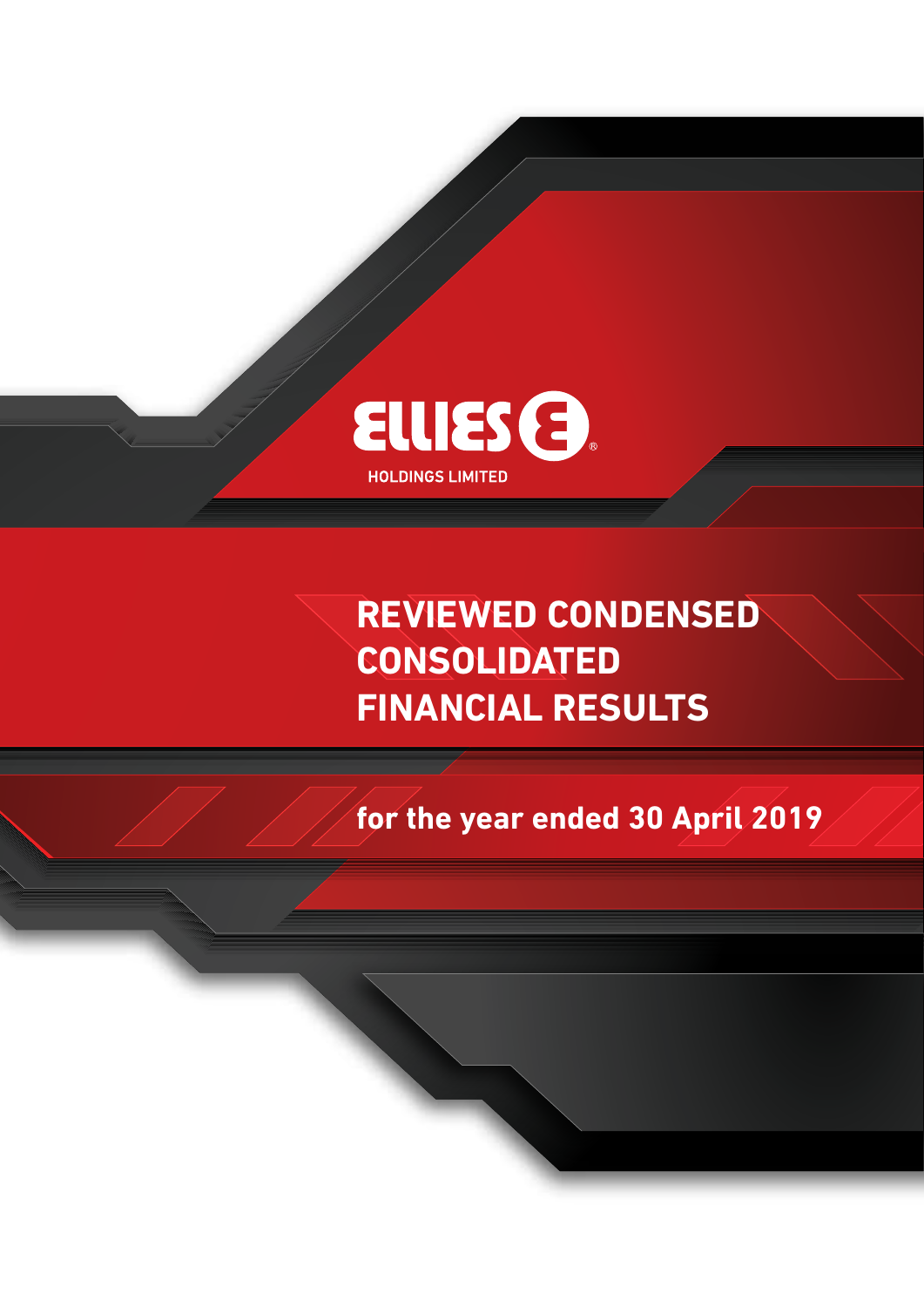# 2019 **at a glance**

REVENUE decreased by 1,0% to  $R1$   $357,7$  million (2018: R1 371,8 million\*)

**EBITDA** decreased by 125,5% to a loss of  $R21,5$  million (2018: profit of R84,4 million)

**OPERATING PROFIT** decreased by  $140,6\%$  to a loss of  $R30,4$  million (2018: operating profit of R75 million)

TOTAL COMPREHENSIVE INCOME decreased by 180,8% to a loss of R30,7 million (2018: operating profit of R38,0 million)

EARNINGS PER SHARE decreased by 152,3% to a loss of 3,58 cents (2018: earnings per share of 6,84 cents)

HEADLINE EARNINGS PER SHARE decreased by 141,3% to a loss of 3,26 cents (2018: headline earnings per share of 7,89 cents)

NET ASSET VALUE PER SHARE decreased by 8,5% to 47,5 cents (2018: 51,9 cents)

NET TANGIBLE ASSET VALUE PER SHARE decreased by 10,1% to 39,2 cents (2018: 43,6 cents)

### NO DIVIDEND DECLARED

\* *Restated – refer note 14.*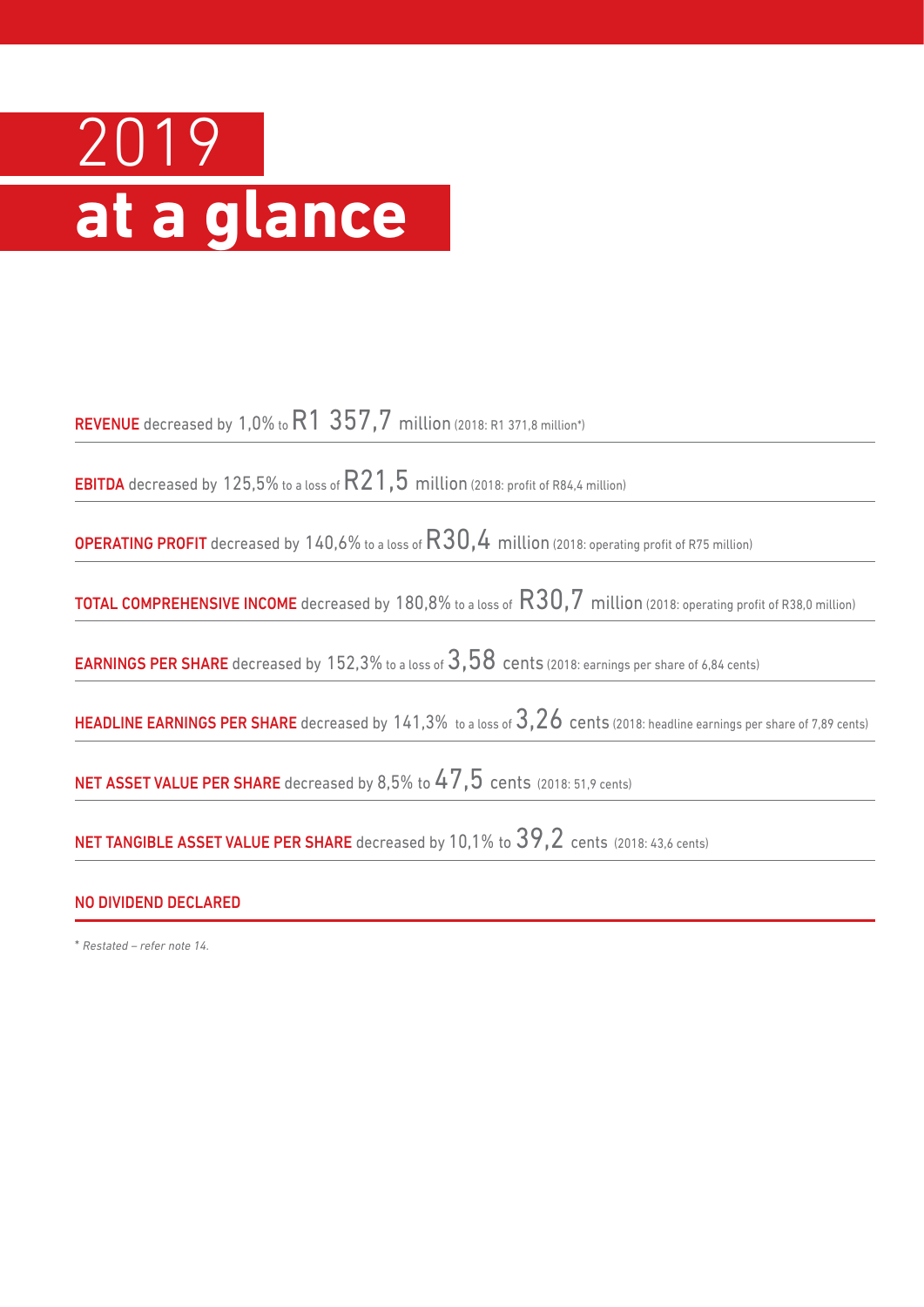# Results **commentary**

### **INTRODUCTION**

Ellies Holdings Limited is an investment holding company for businesses involved in the manufacture, trading and distribution of a diverse range of products and services, inclusive of Digital Terrestrial Television (DTT), satellite television products and related accessories, electrical, signal distribution, residential and commercial LED lighting solutions, solar power, sound and audio-visual equipment distribution and installation.

Ellies Electronics, the Trading and Distribution segment, which is the heartbeat of the organisation, operates out of 13 branches and trade counters in South Africa, with a presence in all nine provinces and wholly-owned branches in Namibia, Botswana and Swaziland.

Ellies Industries, the Manufacturing segment, manufactures, sells and distributes various products related to markets Ellies serves, including satellite dishes, terrestrial aerials, TV brackets, mounts and shelving solutions, whilst offering bespoke industry solutions and custom-made products, with its primary customer being Ellies Electronics.

The Group changed its operating segments during the reporting period. It now reports on two segments, namely Trading and Distribution and Manufacturing. These segments leverage off common pools of expertise, allowing each segment to focus on its core competencies. The Trading and Distribution segment markets a comprehensive range of products, sourced from the Group's manufacturing segment as well as other manufacturers, both locally and internationally. The Manufacturing segment manufactures primarily for the Trading and Distribution segment.

### **ELLIES IN THE MACRO-ECONOMIC ENVIRONMENT**

The financial year was a turbulent year for Ellies marred by leadership instability at an executive and non-executive director level and exacerbated by the persistent weak economic conditions within the consumer, retail, infrastructure and construction sectors.

Global political and economic volatility continued with uncertainty and unpredictability affecting raw material prices and foreign exchange rates. With approximately 30% of Ellies' products being imported, this has had a material impact on financial performance. Business confidence in South Africa continues to remain at low levels with an intense focus on the political landscape, particularly in the second half of the financial year, as the focus on state capture and the campaigning during the run up to the national and provincial elections intensified.

Corporate governance and ethical leadership have come under scrutiny in South Africa with the exposé of investigations into corporate governance failures and unethical behaviour at some well-known institutions in recent years. This has reinvigorated shareholder activism and the focus on good corporate governance has intensified.

Aligned to this theme, and following a period of conflict in the previous leadership team, Ellies Holdings Limited appointed a new, experienced Board in April 2019. The Chief Executive Officer and the Interim Chief Financial Officer were appointed to the Board on 4 April 2019, with the Interim Chief Financial Officer's title changing to Chief Financial Officer and Financial Director.

The repercussions of this instability at a senior level distracted from improvements being made within the organisation during the reporting period. However, with the key leadership positions now filled, Ellies is confident that management and the Company will focus all attention on making progress on the way forward.

### **OVERVIEW**

A preliminary assessment by the new management has revealed a business in crisis from a strategic and operational perspective. A lack of strategic attention on the product range in recent years has resulted in Ellies losing market share on its core product lines upon which its success and reputation were historically built. A deterioration in the control environment, degradation of processes and procedures, a lack of investment in technology and infrastructure and a decaying culture of accountability have resulted in unacceptably high stock losses, incorrect stock mix and poor customer service levels which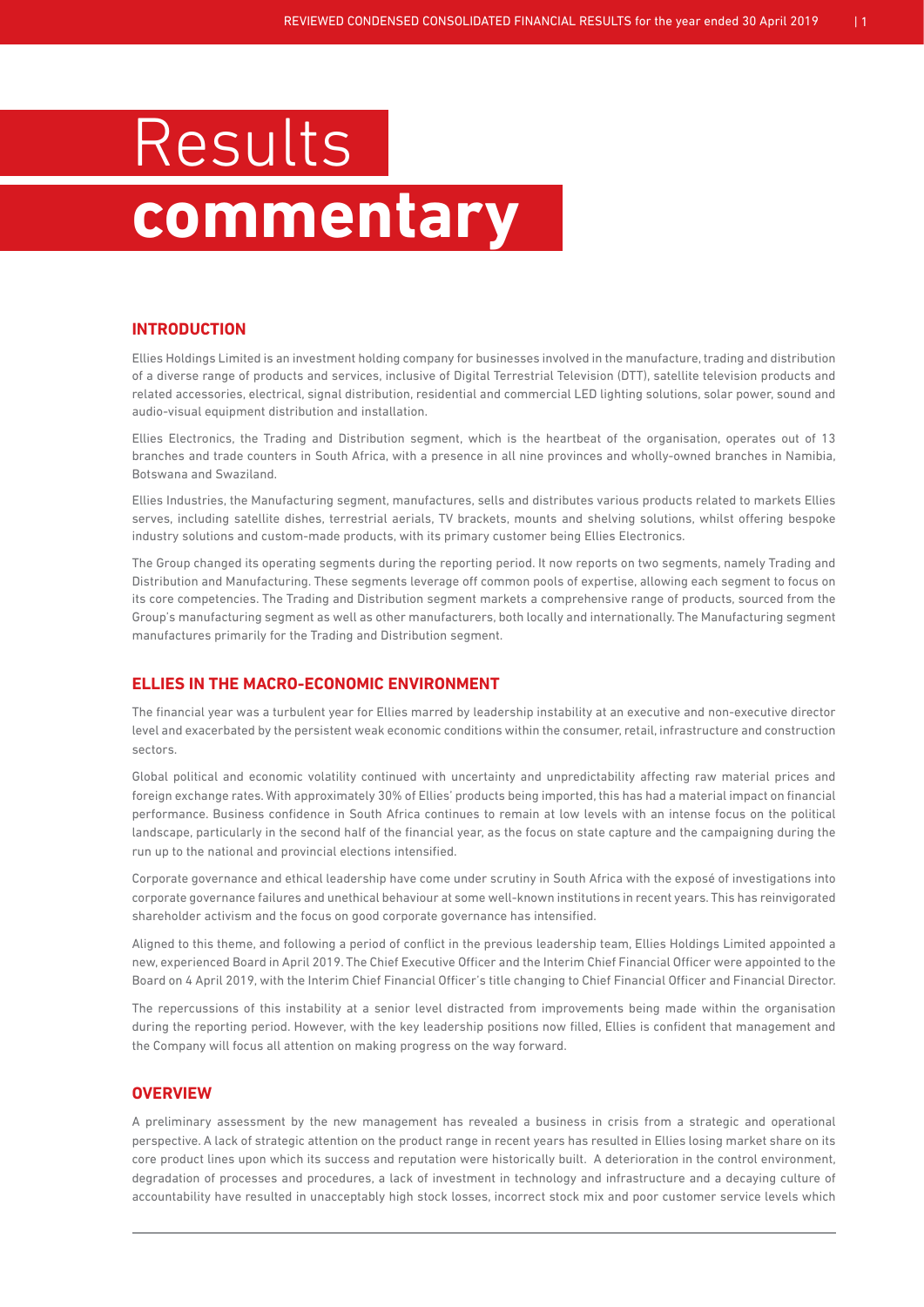impacted sales and led to disappointing financial results. Revenue concentration risk has been impacted by the performance of a few key customers who themselves face threats from changing influences in their respective industries.

Furthermore, key elements of the existing infrastructure, such as the main warehouse in Johannesburg, have not been adequately maintained and are having a severe detrimental impact on operational efficiency. Management is addressing the infrastructure issue.

### **REVIEW OF OPERATIONS**

#### **Trading and Distribution segment**

The Trading and Distribution segment has been impacted by a loss in focus on inventory management (end-to-end) and significant operational issues, which have resulted in poor stock hygiene and poor order fill rates. The operational issues have been driven not only by a decline in the process and control environment but also by infrastructure issues, which are restricting the efficient movement and control of inventory.

The previous supply-driven procurement behaviours have resulted in the stock mix being incorrectly skewed to non-core inventory items that do not align with the strategic sales intent. This, combined with poor management of slow-moving and obsolete stock, has bloated inventory levels and further impacted warehouse efficiency.

Approximately half of the revenue for the Trading and Distribution segment is also concentrated from a few key customers and their performance within their own industries has had a direct impact on Ellies' performance. Increased competition from imports and the ongoing poor economic conditions in the country have put additional pressure on margins, directly impacting profitability.

Despite the challenges facing the segment, there is still good demand experienced from customers. With more than 9 600 customers, Ellies has a strong customer base with demand for its products and a brand that is recognised and respected across industries and sectors.

### **Manufacturing segment**

The Manufacturing segment provides product to the Trading and Distribution segment. The Manufacturing segment's performance has been severely impacted by the lack of traction on the DTT programme by government. There has been insufficient throughput to recover the costs on a monthly basis and, as such, a detailed review of the strategy of the Manufacturing segment has been undertaken.

Going forward, the segment will implement agile manufacturing principles that support the Trading and Distribution segment's requirements by manufacturing to forecast market demand (South Africa and rest of Africa), lowering input costs and driving volumes to support a sustainable outcome.

Details of the financial results per segment are disclosed in the Segment Analysis.

### **FINANCIAL REVIEW**

The Group experienced a challenging 12 months to 30 April 2019 and reported a loss per share of 3,58 cents for the reporting period (2018: earnings per share of 6,84 cents) and a headline loss per share of 3,26 cents (2018: headline earnings per share of 7,89 cents).

### **Consolidated statement of profit or loss and other comprehensive income**

Revenue for the reporting period decreased by 1,0% to R1 357,7 million (2018: R1 371,8 million). Cost of sales increased, mainly as a result of new management re-assessing the saleability of inventory, which resulted in considerable write-offs and provision increases.

Refer to note 12 for disclosure on the impact of the first-time adoption of *IFRS 15: Revenue from Contract Customers.*

Margins were under pressure with gross margins decreasing to 25,7% from the 29,4% achieved during the prior year attributable to the inventory provisioning referred to above and declining volumes.

Operating expenses increased by 11,1% attributable to consulting fees of R10,5 million and legal fees mainly relating to legacy litigation matters of R9,1 million. An impairment loss on trade receivables amounted to R12,3 million and is disclosed separately.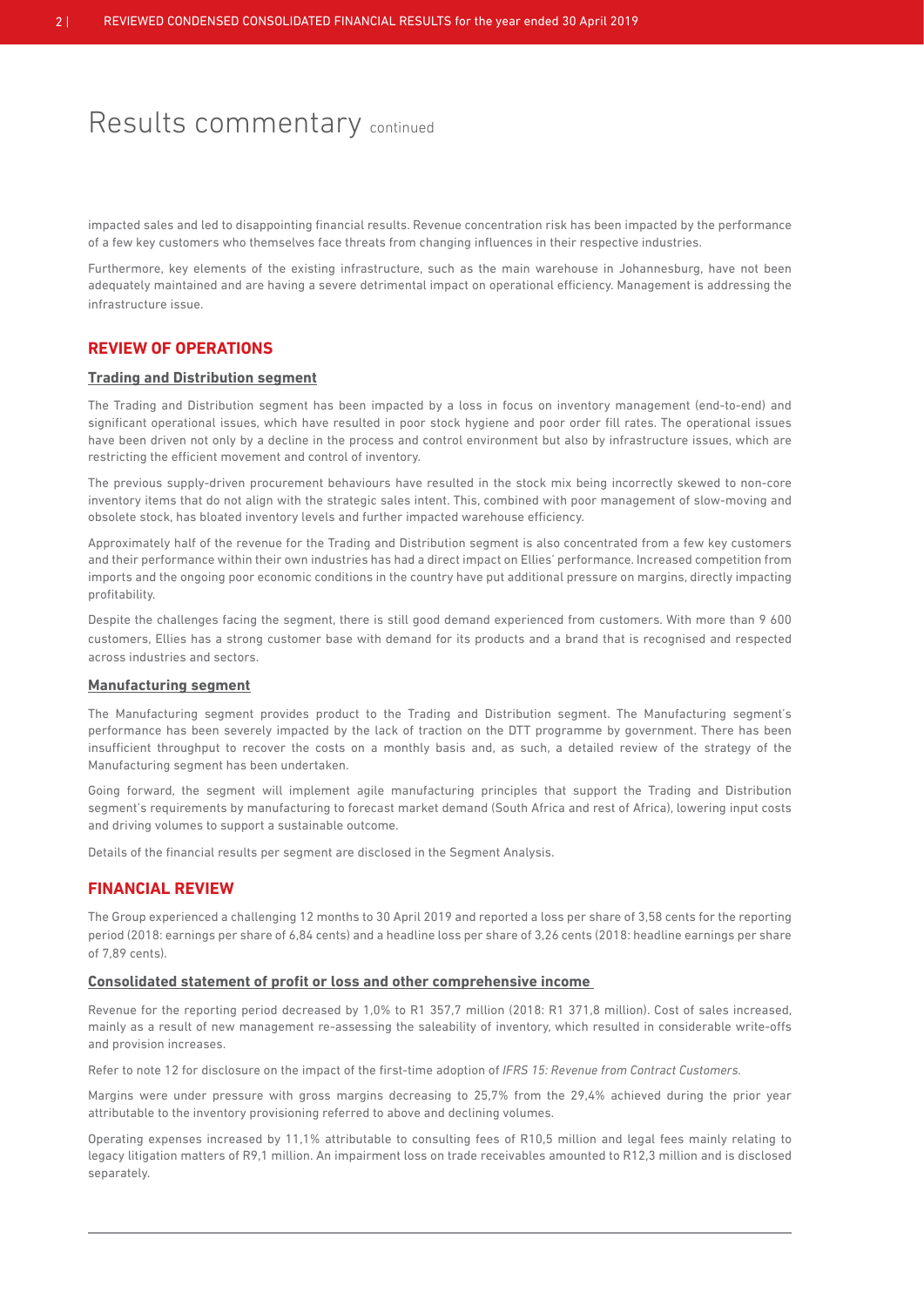The loss before interest, taxation, depreciation and amortisation of R21,5 million (2018: earnings of R84,4 million) was as a result of the marginal decrease in revenue, the inventory adjustments and an increase in operating expenses in dealing with legacy litigation issues and consulting fees incurred as part of the turnaround plan.

Impairments amounted to R11,8 million constituting an impairment of R3,9 million in respect of the loan to an associate, In-Toto Solutions Proprietary Limited, as a result of being unable to repay the loan to Ellies Electronics Proprietary Limited; and impairments of R7,9 million in respect of property, plant and equipment in the Manufacturing segment due to ongoing losses.

Net finance costs amounted to R17,5 million (2018: R14,9 million). The increase is attributable to the Group's bankers perfecting its guarantee issued in support of Megatron SA Proprietary Limited, previously a subsidiary of the Group, in respect of security for debt.

Taxation decreased to an income of R5,8 million against a R16,4 million charge in the prior year. The low tax rate is attributable to the tax effect on loss of control as well as unutilised temporary differences, with an effective tax rate of 9,4% (2018: 29,5%).

The interim financial results for the six months ended 31 October 2018 included R75 million in respect of a profit on the discontinued operation of Botjheng Water Proprietary Limited ("Botjheng Water"), which after netting off legal fees and other expenses amounted to R69,8 million. It was expected by the then Board of Directors that Botjheng Water would be liquidated and deregistered by year-end. Due to changes at the executive level, the liquidation and deregistration were not concluded. The new Board, appointed on 4 April 2019, reviewed the decision and concluded that it was premature to deconsolidate Botjheng Water and reversed the decision. This resulted in the R75 million profit from the deconsolidation of Botjheng Water, not being included in the year-end results.

During the reporting period, R33,3 million was received from the Cooperative Muratori Cementisi Ravenna ("CMC") arbitration, which had the effect of reducing the debt owing by Botjheng Water. Whilst a further gain is expected to be realised when Botjheng Water is wound up in a future period, it will not result in a cash flow.

Profit on discontinued operations amounted to R24,7 million and comprised the proceeds on Botjheng Water from CMC net of legal fees and the net reduction on the loan owed to Megatron SA Proprietary Limited, partially reduced by the increase in the liability to The Standard Bank of South Africa Limited ("Standard Bank") in respect of Megatron SA Proprietary Limited surety. Refer to note 6.

The Group incurred a net loss after tax of R31,4 million (2018: net profit after tax of R38,3 million).

Non-controlling interests' share of Group losses amounted to R9,2 million (2018: R4,2 million).

### **Consolidated statement of financial position**

The financial position of the Group remains satisfactory. At the reporting date, capital and reserves amounted to R274,6 million compared to R310,4 million at 30 April 2018. The main contributor to this decrease was the clean-up undertaken on inventory and accounts receivable.

The Group's net asset value attributable to equity holders decreased to R294,4 million as at 30 April 2019 (30 April 2018: R321,8 million). The reduction in net asset value stems mainly from the reduction in inventory and trade and other receivables during the reporting period, which resulted in the increase in the accumulated loss. The Group's net interest-bearing debt amounted to R115,5 million and increased from R89,7 million at 30 April 2018 due to The Standard Bank of South Africa Limited perfecting its surety in respect of Megatron SA Proprietary Limited.

The guarantee issued to The Standard Bank of South Africa Limited in respect of Megatron SA Proprietary Limited, previously a subsidiary of the Group, for which R65,5 million was included in provisions in the comparative periods' reporting, was replaced by an interest-bearing liability of R89,4 million during the reporting period.

Liquidity is being closely managed and at the reporting date there was considerable headroom of facilities available. The replenishment of A-inventory lines to correct inventory levels and out-of-stock lost sales is expected to increase borrowings.

Ellies did not meet the required EBITDA levels on which the Standard Bank covenant is based. This was attributable to the new management re-assessing the saleability of inventory, the recoverability of accounts receivable and consulting and legal fees in dealing with legacy litigation issues. Standard Bank accepted the adjustments as once-off and non-recurring and confirmed in writing that, in terms of the facilities agreement, no breach of the covenant occurred.

Refer to note 12 for disclosure on the impact of the first-time application of *IFRS 9: Financial Instruments.*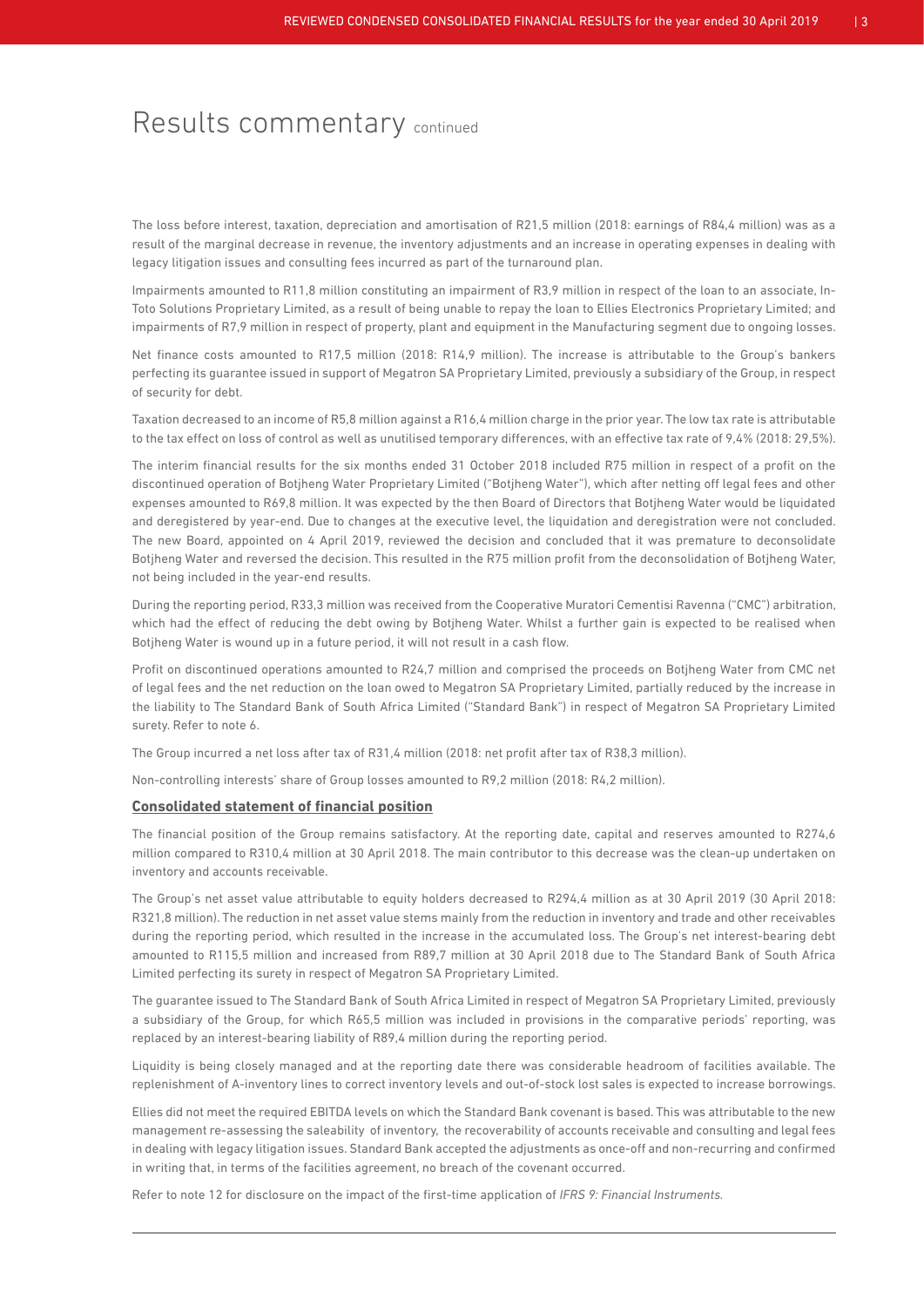#### **Consolidated statement of cash flows**

Cash generated from operating activities before working capital changes increased to R63,8 million (2018: R42,3 million). Working capital showed an outflow of R9,3 million (2018: outflow of R3,2 million). This excludes the reduction due to impairments and additional provisioning. Net finance and tax payments amounted to R28,3 million (2018: R24,2 million).

Cash utilised by investing activities of R3,4 million (2018: cash generated by investing activities R16,2 million) related mainly to replacement capital expenditure of R4,1 million, offset by proceeds on the disposal of property, plant and equipment and non-current assets and a loan made to an associate.

Cash generated by financing activities amounted to R56,9 million (2018: utilised by financing activities R27,8 million) attributable to loans advanced by Standard Bank. Also refer to the loan in respect of Megatron SA Proprietary Limited referred to above.

The Group closed with net borrowings of R115,5 million at 30 April 2019 compared to net borrowings of R89,7 million at 30 April 2018.

### **STRATEGY**

A strategic review of the business has highlighted that there are key elements present and resultant market opportunities to return the business into a successful enterprise, despite the prevailing economic reality, the competitive landscape and the changing consumer needs. The Ellies brand is a strong, recognised brand with a long-standing reputation for quality, reliability and innovation. Ellies has a strong route to market and distribution network, not only across South Africa but also into chosen markets in the rest of Africa. Ellies has solutioning expertise that is well-known and respected in the commercial space, especially customised lighting, electrical and audio-visual solutions for the retail, industrial, infrastructure and property sectors, amongst others. It has a large active customer base and industry-leading products in its range with scope available for further product innovation.

In order to turn the business around, Ellies is in the process of implementing a 12-month strategy to stabilise the Company, optimise operational efficiencies and set the foundation for profitable growth.

The four key pillars for the strategy are:

- Compliance, risk and governance
- Operational efficiencies
- Cost management
- Profitable growth

In terms of stabilising the operations, Ellies will focus on restoring operational and cost discipline across the organisation, invest in appropriate technology to digitise processes and strengthen the control environment.

From a cost management perspective, there is a relentless focus on plugging expenditure leakages and tightening cost controls. It is expected, given the operational state of the business, that critical new investment will be required in strategic areas such as technology. However, the intention is to offset those expenses with a reduction in costs in other areas, where possible. Furthermore, a phased approach over the next three to five years will be taken, prioritising those investments focused on enhancing controls and operational efficiencies.

To ensure profitable growth, Ellies will focus on doing business at the right margins. The Group is in the process of renegotiating agreements that currently do not support its business goals and remains committed to driving a sustainable outcome from these negotiations. In order to position Ellies for longer-term sustainability and growth, the business will focus on leveraging the brand, revitalising its innovation capability, diversifying revenue by introducing new product ranges and solutions as well as targeting customers beyond the traditional consumer. Ellies is in the process of forming new strategic alliances, with exclusive distribution agreements, as well as developing annuity revenue streams. We believe that there are good opportunities available to expand existing capabilities into new markets and geographies, especially into the rest of Africa, as well as launching new products into new market spaces where Ellies is not yet a significant player. The Group will diversify its revenue by targeting growth in its commercial division, where the bespoke advisory and solutioning expertise and ability to develop customised products quickly, will differentiate Ellies from the rest of the market. The Group remains in a strong position to capitalise on the government's DTT programme once it gains traction.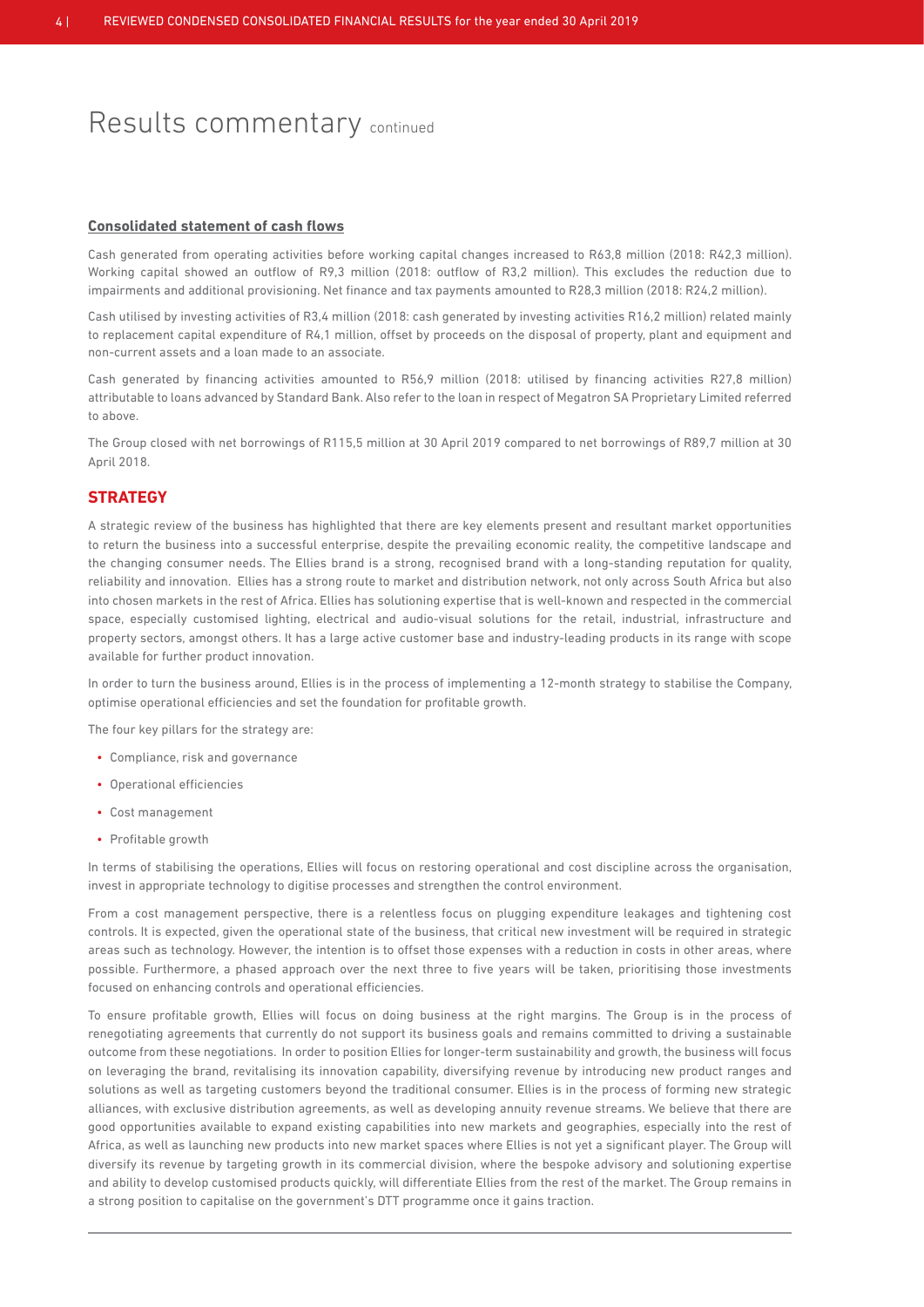Key to the Group's success is to restore inventory hygiene with a focus on having the right inventory, at the right place, at the right time. A fundamental change in the operating model is to shift from an historical supply-driven business model to a demand-driven sales forecasting and inventory model with profitable margins and leveraging existing innovation capabilities as a competitive differentiator.

The strategy is supported by a relentless focus on ethics, integrity, discipline, transparency and an overall strong corporate governance ethos. All compliance, risk and governance policies are in the process of being reviewed and updated and will be the foundation for how Ellies does business. Furthermore, Ellies will introduce a values-based culture reinforced across all levels of the organisation.

The Group is aware that in order to optimally execute on its strategy, attention is required to augment the existing skill competencies within Ellies. The focus will be on upskilling existing staff and also in sourcing external, top talent to enhance the Group's capabilities and capacity.

### **PROSPECTS**

The Board believes that the strategy for the next financial year will re-establish the base and create the platform for future revenue growth and diversification. The focus beyond the next 12 months will be on scaling that growth and driving long-term sustainability.

The ongoing weak economic conditions, competitive environment and current revenue concentration from a customer perspective remain key risks facing the business, however, with the support of a new, experienced Board of Directors who are committed to the highest levels of ethics, as well as the execution of the sound, focused strategy, Ellies believes that this will ensure that the Group's turnaround will be implemented in an efficient and sustainable way.

### **GOVERNANCE**

Subsequent to the publication on SENS of the interim results on 31 January 2019, the following changes were made to the Board of Directors on 4 April 2019 and were approved by shareholders at the General Meeting held on 27 May 2019:

- Mr Elliot Salkow's designation changed from executive director to non-executive director;
- Mr Andrew Harrington ceased to be the alternate director to Mr Salkow;
- Dr Shaun Prithivirajh, CEO, was appointed as an executive director;
- Mr Chris Booyens, Interim CFO, was appointed as an executive director;
- Mr Timothy Fearnhead was appointed as independent non-executive director and Chairperson of the Board;
- Mr Francois Olivier was appointed as independent non-executive director; and
- Mr Edward Raff was appointed as independent non-executive director.

### **DIVIDEND**

No dividend has been declared.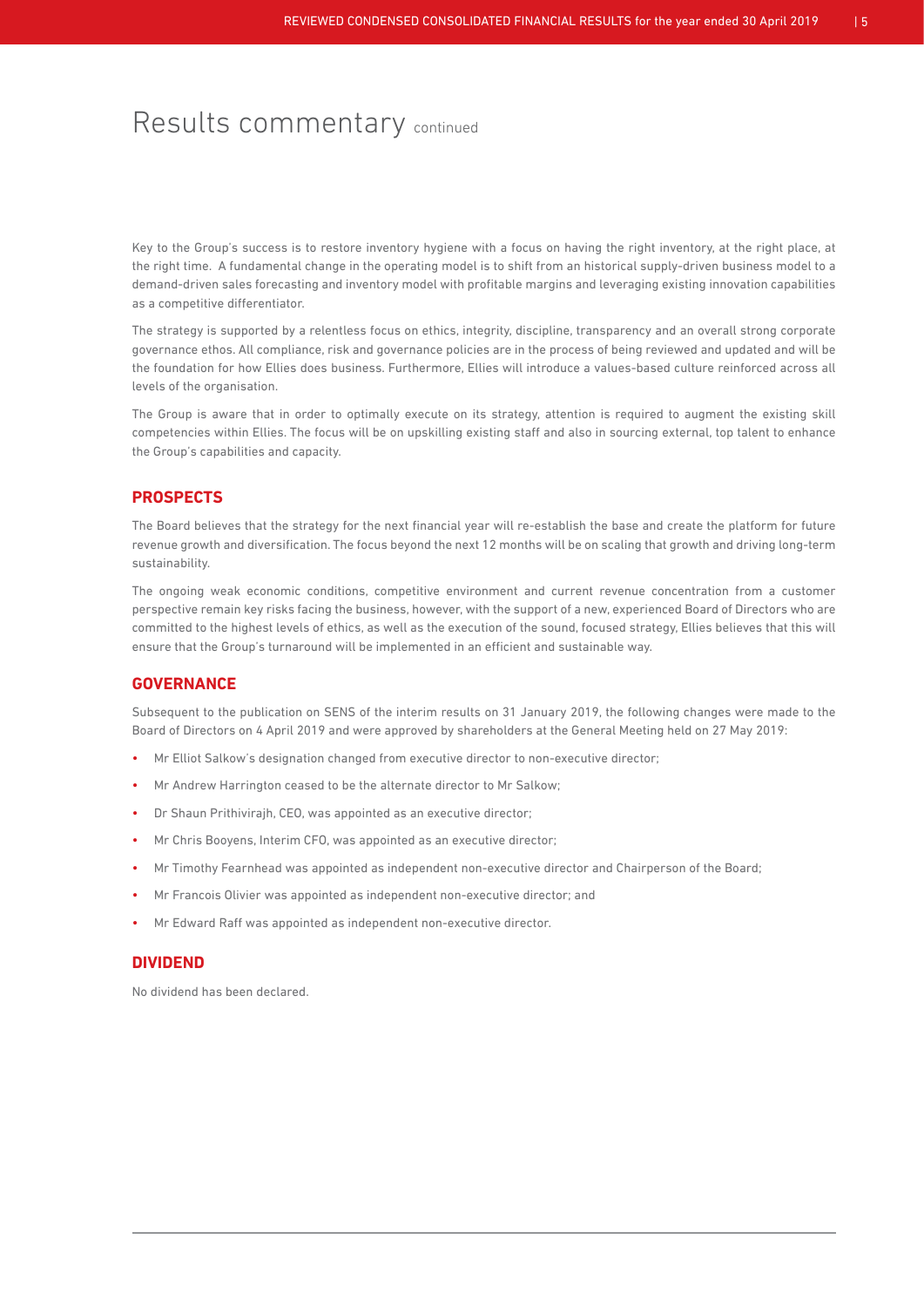# Consolidated statement of **profit or loss and other comprehensive income**

for the year ended 30 April 2019

|                                                                   |                | <b>GROUP</b>         |                       |  |
|-------------------------------------------------------------------|----------------|----------------------|-----------------------|--|
|                                                                   | Note           | 2019<br><b>R'000</b> | 2018*<br><b>R'000</b> |  |
| <b>Revenue</b>                                                    | $\overline{2}$ | 1 357 739            | 1 371 830*            |  |
| Cost of sales                                                     |                | (1009244)            | $(968701)^*$          |  |
| <b>Gross profit</b>                                               |                | 348 495              | 403 129               |  |
| Other income                                                      |                | 4 497                | 7329                  |  |
| Operating expenses                                                |                | (362144)             | (326 104)             |  |
| Impairment loss on trade receivables                              |                | (12 323)             |                       |  |
| Depreciation                                                      |                | (8944)               | (9, 367)              |  |
| <b>Operating (loss)/profit before impairments</b>                 |                | (30, 419)            | 74 987                |  |
| Impairment of non-current assets held for sale                    |                |                      | (869)                 |  |
| Impairment of property, plant and equipment                       |                | (7 873)              |                       |  |
| Impairment of loans to associate                                  | 6              | (3902)               | (3136)                |  |
| Impairment of loans                                               |                |                      | (374)                 |  |
| (Loss)/profit from operations                                     |                | (42194)              | 70 608                |  |
| Interest received                                                 |                | 2816<br>.            | 3 2 6 8               |  |
| Interest paid                                                     |                | (20298)              | (18200)               |  |
| Share of losses from associates                                   | 6              | (2269)               |                       |  |
| (Loss)/profit before taxation                                     |                | (61945)              | 55 676                |  |
| <b>Taxation</b>                                                   |                | 5832                 | (16415)               |  |
| (Loss)/profit for the year: continuing operations                 |                | (56113)              | 39 261                |  |
| Profit/(loss): discontinued operations                            | 7              | 24718                | (1003)                |  |
| (Loss)/profit for the year                                        |                | (31 395)             | 38 258                |  |
| Other comprehensive income:                                       |                |                      |                       |  |
| Items that will be reclassified subsequently<br>to profit or loss |                |                      |                       |  |
| - Foreign currency translation reserve                            |                | 735                  | (289)                 |  |
| Total comprehensive (loss)/income for the year                    |                | (30660)              | 37969                 |  |
| (Loss)/profit attributable to:                                    |                |                      |                       |  |
| Equity holders of the parent                                      |                | (22 183)             | 42 421                |  |
| Non-controlling interests                                         |                | (9212)               | (4163)                |  |
| Net (loss)/profit after tax                                       |                | (31395)              | 38 258                |  |
| Total comprehensive (loss)/income attributable to:                |                |                      |                       |  |
| Equity holders of the parent                                      |                | (21 448)             | 42 132                |  |
| Non-controlling interests                                         |                | (9212)               | (4163)                |  |
| Total comprehensive (loss)/income for the year                    |                | (30 660)             | 37969                 |  |
| - Basic (loss)/earnings per share (cents)                         | 3              | (3,58)               | 6,84                  |  |
| - Diluted (loss)/earnings per share (cents)                       | 3              | (3,58)               | 6,75                  |  |

\* *Restated – refer note 14.*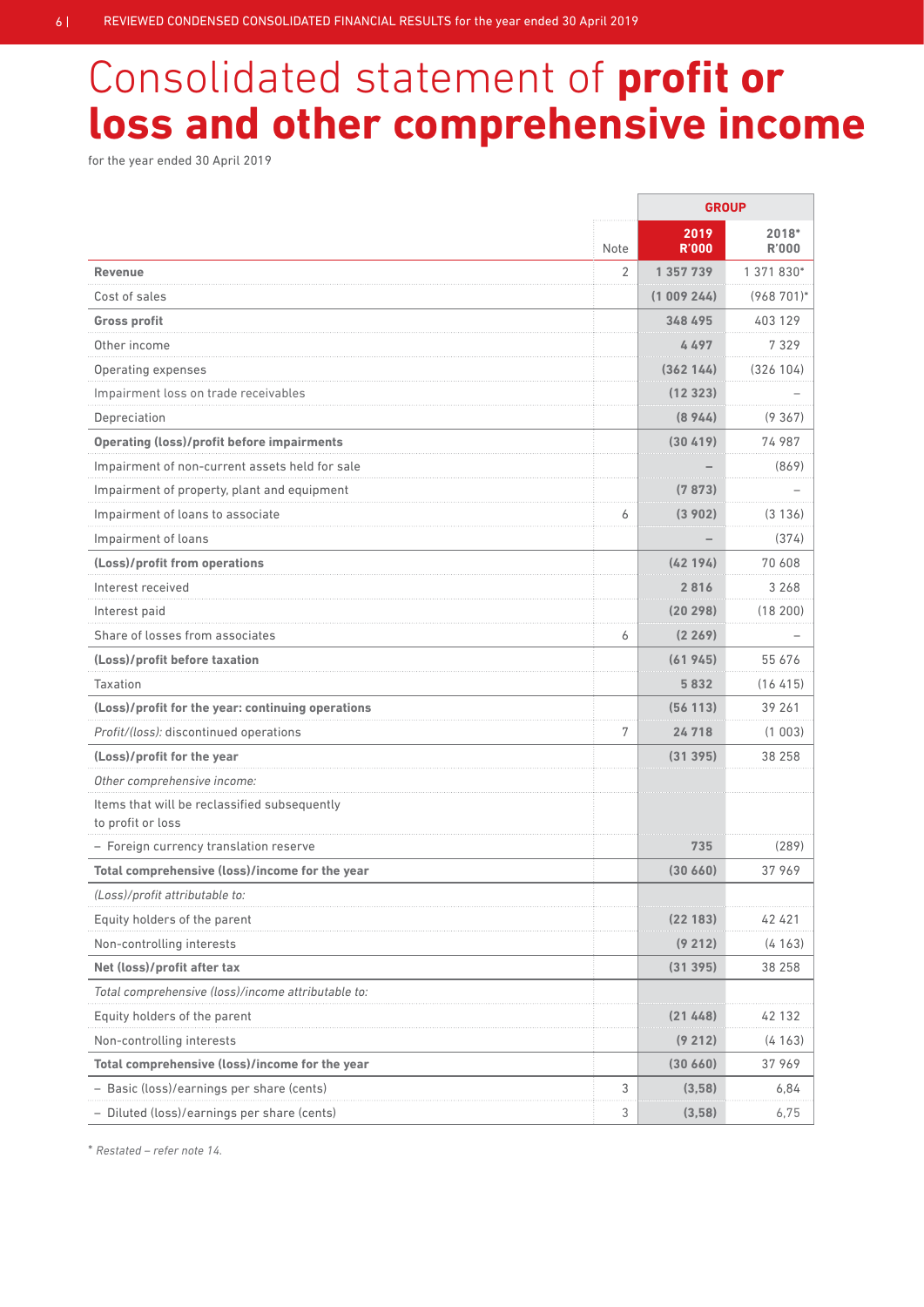# Consolidated statement of **financial position**

as at 30 April 2019

|                                                     |      |                      | <b>GROUP</b>         |  |
|-----------------------------------------------------|------|----------------------|----------------------|--|
|                                                     | Note | 2019<br><b>R'000</b> | 2018<br><b>R'000</b> |  |
| <b>ASSETS</b>                                       |      |                      |                      |  |
| <b>Non-current assets</b>                           |      | 132 555              | 138814               |  |
| Property, plant and equipment                       | 4    | 64029                | 75 979               |  |
| Goodwill                                            | 5    | 51 438<br>.          | 51 438               |  |
| Deferred taxation                                   |      | 17088                | 11 397               |  |
| <b>Current assets</b>                               |      | 527 646              | 632 444              |  |
| Inventories                                         |      | 300 009              | 368 616              |  |
| Trade and other receivables                         |      | 174543               | 241 939              |  |
| <b>Taxation receivable</b>                          |      | 7 713                | 1097                 |  |
| Bank and cash balances                              |      | 45 381               | 20792                |  |
| Non-current assets held for sale                    |      |                      | 4250                 |  |
| Property, plant and equipment                       |      |                      | 4 2 5 0              |  |
| Group disposals held for sale                       |      |                      | 1440                 |  |
| Trading and Distribution segment                    | 7    |                      | 1440                 |  |
| <b>Total assets</b>                                 |      | 660 201              | 776948               |  |
| <b>EQUITY AND LIABILITIES</b>                       |      |                      |                      |  |
| <b>Total shareholders' interests</b>                |      | 274 634              | 310429               |  |
| Stated capital                                      |      | 837 212              | 837 212              |  |
| Non-distributable reserves                          |      | (176236)             | (175267)             |  |
| <b>Accumulated loss</b>                             |      | (366554)             | (340173)             |  |
| Equity attributable to equity holders of the parent |      | 294 422              | 321 772              |  |
| Non-controlling interests                           |      | (19788)              | (11343)              |  |
| <b>Non-current liabilities</b>                      |      | 148 300              | 7490                 |  |
| Interest-bearing liabilities                        |      | 148 300              | 4847                 |  |
| Deferred taxation                                   |      |                      | 2643                 |  |
| <b>Current liabilities</b>                          |      | 237 267              | 458 115              |  |
| Interest-bearing liabilities                        |      | 9656                 | 6804                 |  |
| Trade and other payables                            |      | 177 094              | 211 634              |  |
| Provisions                                          | 8    | 5186                 | 67 230               |  |
| Taxation payable                                    |      | 786                  | 901                  |  |
| Third-party loans                                   |      | 41 607               | 75 350               |  |
| <b>Bank overdrafts</b>                              |      | 2938                 | 96 196               |  |
| Group disposals held for sale                       |      |                      | 914                  |  |
| Trading and Distribution segment                    | 7    |                      | 914                  |  |
| <b>Total equity and liabilities</b>                 |      | 660 201              | 776 948              |  |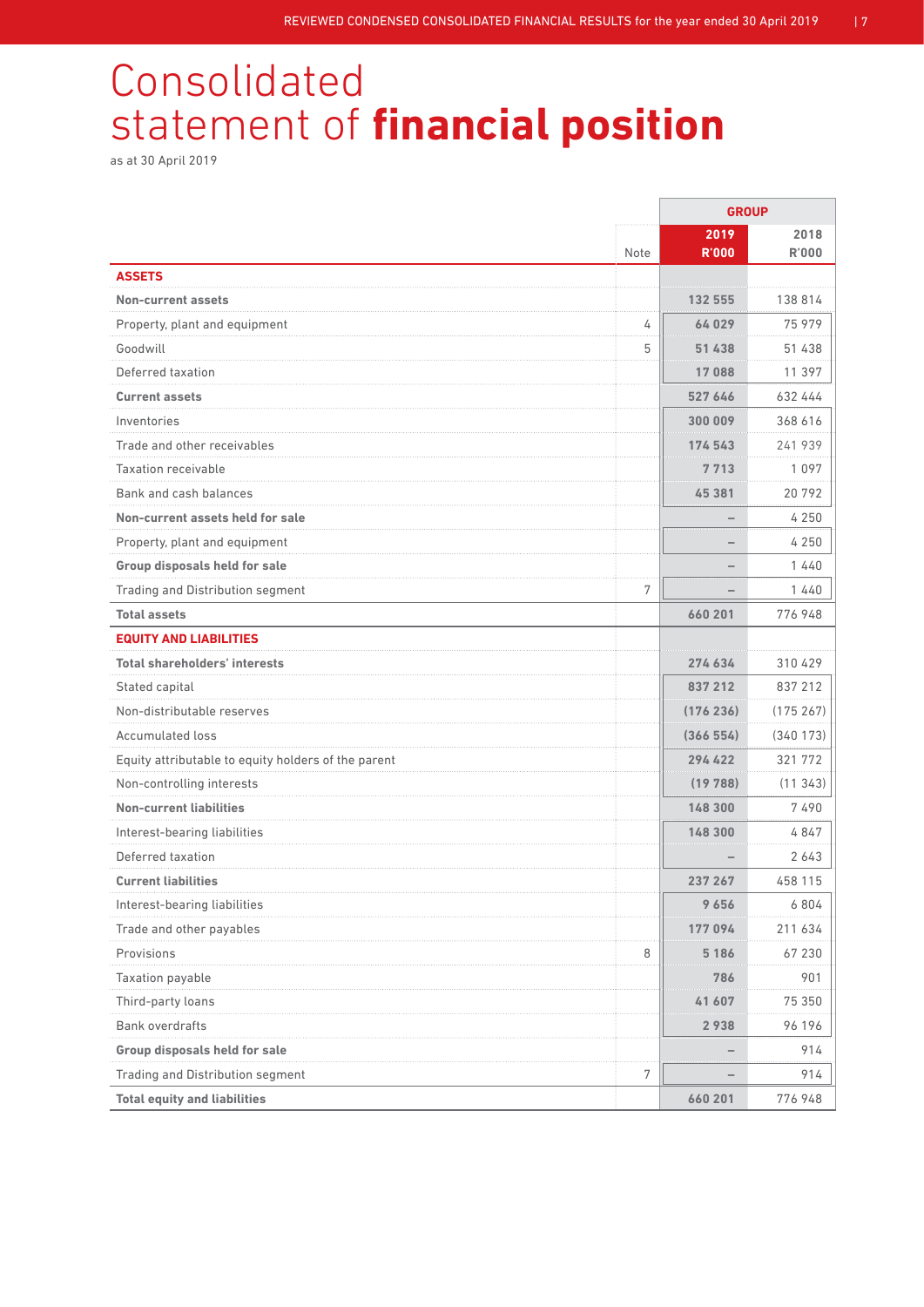# Consolidated statement of **changes in equity**

|                                                             |         |          |          |          | Equity     |             |          |
|-------------------------------------------------------------|---------|----------|----------|----------|------------|-------------|----------|
|                                                             |         | Foreign  |          |          | attri-     |             |          |
|                                                             |         | currency | Non-     |          | butable    |             |          |
|                                                             |         | trans-   | distri-  | Accumu-  | to equity  | Non-        |          |
|                                                             | Stated  | lation   | butable  | lated    | holders of | controlling | Total    |
|                                                             | capital | reserve  | reserves | loss     | the parent | interests   | equity   |
|                                                             | R'000   | R'000    | R'000    | R'000    | R'000      | R'000       | R'000    |
| <b>GROUP</b>                                                |         |          |          |          |            |             |          |
| Balances as at 1 May 2017                                   | 837 212 | 1512     | (178044) | (382594) | 278 086    | (7180)      | 270 906  |
| Total comprehensive<br>(loss)/income for the year           |         | (289)    |          | 42 4 21  | 42 132     | (4163)      | 37969    |
| Share-based payment reserve                                 |         |          | 1 5 5 4  |          | 1 5 5 4    |             | 1 5 5 4  |
| <b>Balances as at 30 April 2018</b>                         | 837 212 | 1 2 2 3  | (176490) | (340173) | 321 772    | (11343)     | 310 429  |
| Adjustments on first-time<br>adoption of IFRS 9, net of tax |         |          |          | (4198)   | (4198)     |             | (4198)   |
| Total comprehensive<br>income/(loss) for the year           |         | 735      |          | (22183)  | (21448)    | (9212)      | (30 660) |
| Loss of control (non-controlling<br>interests)              |         |          |          |          |            | 767         | 767      |
| Share-based payment reserve                                 |         |          | (1704)   |          | (1704)     |             | (1704)   |
| <b>Balances as at 30 April 2019</b>                         | 837 212 | 1958     | (178194) | (366554) | 294 422    | (19788)     | 274 634  |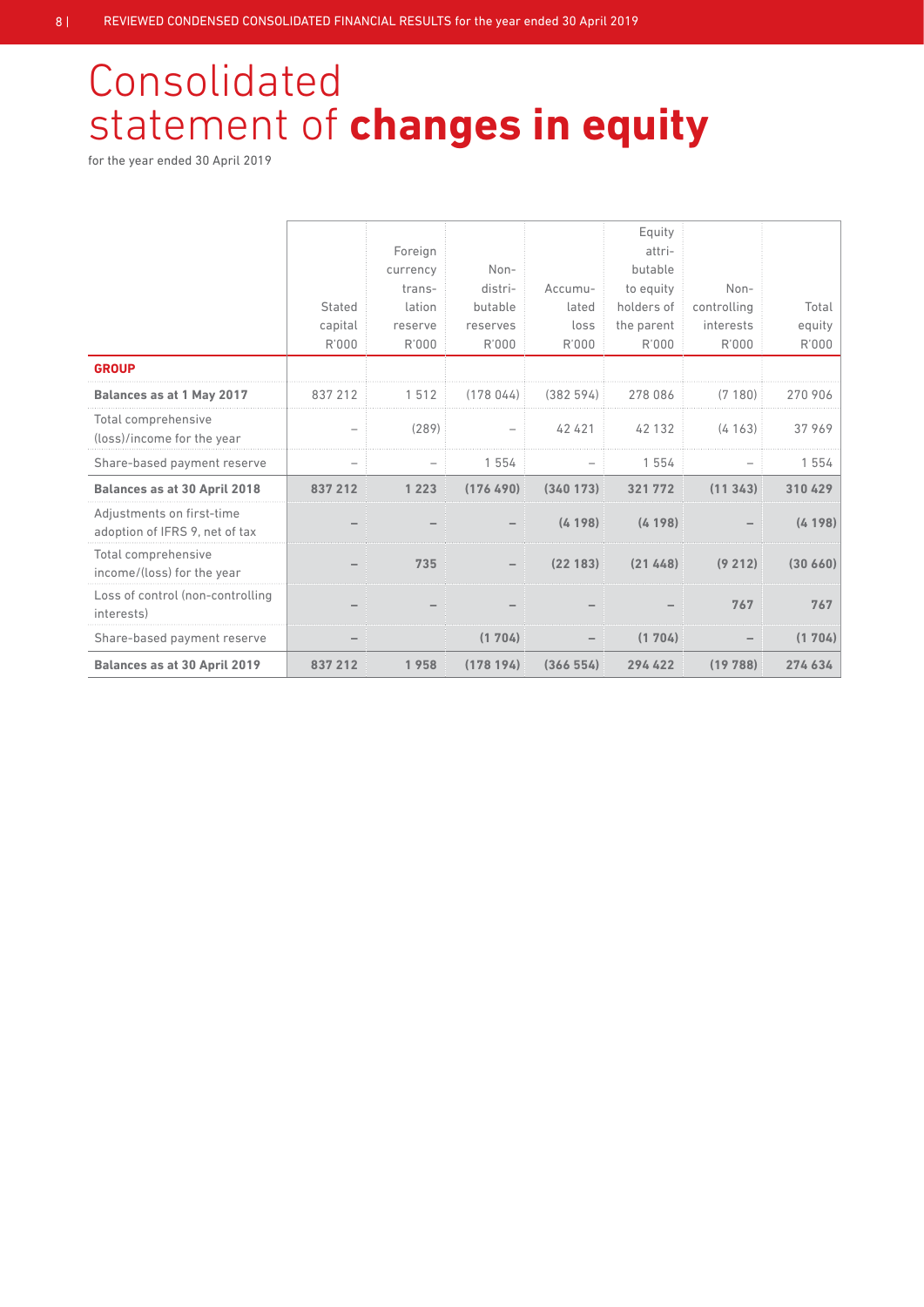# Consolidated statement of **cash flows**

|                                                                                  | <b>GROUP</b>         |                      |
|----------------------------------------------------------------------------------|----------------------|----------------------|
|                                                                                  | 2019<br><b>R'000</b> | 2018<br><b>R'000</b> |
| <b>Cash flows from operating activities</b>                                      | 63822                | 42 317               |
| Cash generated from operations                                                   | 65419                | 63 523               |
| Interest received                                                                | 265                  | 201                  |
| Interest paid                                                                    | (20249)              | (18227)              |
| Taxation paid                                                                    | (8345)               | (6191)               |
| Cash flows - continuing operations                                               | 37090                | 39 306               |
| Cash flows - discontinued operations                                             | 26732                | 3 0 1 1              |
| <b>Cash flows from investing activities</b>                                      | (3387)               | 16 152               |
| Acquisitions of property, plant and equipment                                    | (5041)               | (9118)               |
| Proceeds on disposal of property, plant and equipment                            | 982                  | 613                  |
| Proceeds on disposal of non-current assets<br>held for sale                      | 4250                 | 24734                |
| Loss of control                                                                  | (613)                |                      |
| Loan to associate                                                                | (3620)               | (69)                 |
| Cash flows - continuing operations                                               | (4042)               | 16 160               |
| Cash flows - discontinued operations                                             | 655                  | (8)                  |
| <b>Cash flows from financing activities</b>                                      | 56898                | (27795)              |
| Receipts from interest-bearing liabilities                                       | 67 245               | 305                  |
| Repayment of interest-bearing liabilities                                        | (10347)              | (26043)              |
| Third-party loans paid                                                           |                      | (957)                |
| Cash flows utilised by continuing operations                                     | 56898                | (26695)              |
| Cash flows utilised by discontinued operations                                   |                      | (1100)               |
| Net increase in cash and cash equivalents                                        | 117333               | 30 674               |
| Foreign currency translation reserve - net movement on cash and cash equivalents | (91)                 | (283)                |
| Cash and cash equivalents at the beginning of the year                           | (74799)              | (105190)             |
| Cash and cash equivalents at the end of the year                                 | 42 443               | (74799)              |
| Cash and cash equivalents consist of:                                            |                      |                      |
| Bank and cash balances                                                           | 45 381               | 21 397               |
| - Continuing operations                                                          | 45 381               | 20792                |
| - Discontinued operations                                                        |                      | 605                  |
| <b>Bank overdrafts</b>                                                           | (2938)               | (96 196)             |
| - Continuing operations                                                          | (2938)               | (96 196)             |
|                                                                                  | 42 443               | (74799)              |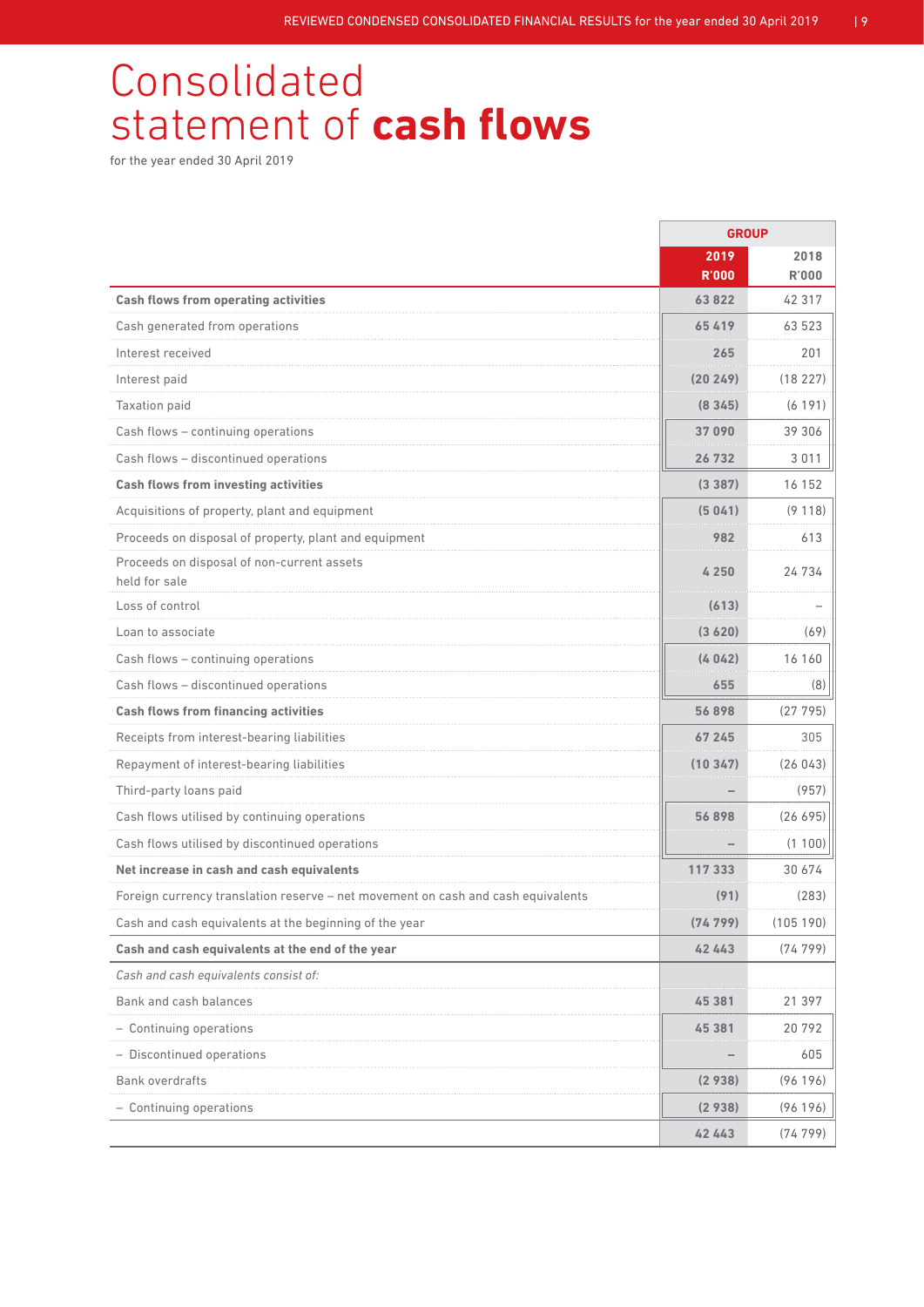# **Segment** analysis

for the year ended 30 April 2019

The Group changed its operating segments during the period under review. It now reports on two segments, namely Trading and Distribution and Manufacturing. These segments leverage off common pools of expertise, allowing each segment to focus on its core competencies. The Trading and Distribution segment sources and markets, both locally and internationally. The Manufacturing segment manufactures primarily for the Trading and Distribution segment.

|                                        | <b>Trading</b>             |                    |              |
|----------------------------------------|----------------------------|--------------------|--------------|
|                                        | and<br><b>Distribution</b> | Manufac-<br>turing | Total        |
| <b>STATEMENT OF FINANCIAL POSITION</b> | <b>R'000</b>               | <b>R'000</b>       | <b>R'000</b> |
| 2019                                   |                            |                    |              |
| <b>Total assets</b>                    | 1 325 533                  | 83 905             | 1 409 438    |
| Property, plant and equipment          | 41540                      | 22 489             | 64029        |
| Goodwill                               | 51 438                     |                    | 51 438       |
| Trade and other receivables            | 124 159                    | 50 384             | 174 543      |
| <b>Taxation receivable</b>             | 7713                       |                    | 7713         |
| Inventories                            | 288979                     | 11030              | 300 009      |
| Bank and cash balances                 | 45 379                     | $\overline{2}$     | 45 381       |
| Intercompany loans                     | 749 237                    |                    | 749 237      |
| Deferred tax                           | 17088                      |                    | 17088        |
| <b>Total liabilities</b>               | 974 481                    | 160 323            | 1 134 804    |
| Long-term liabilities                  | 157956                     |                    | 157956       |
| Trade and other payables               | 133814                     | 44066              | 177880       |
| Bank overdraft                         |                            | 2938               | 2938         |
| Intercompany loans                     | 636 649                    | 112 588            | 749 237      |
| Provisions                             | 4455                       | 731                | 5 1 8 6      |
| Third-party liabilities                | 41 607                     |                    | 41 607       |
| <b>Net assets</b>                      | 351052                     | (76, 418)          | 274 634      |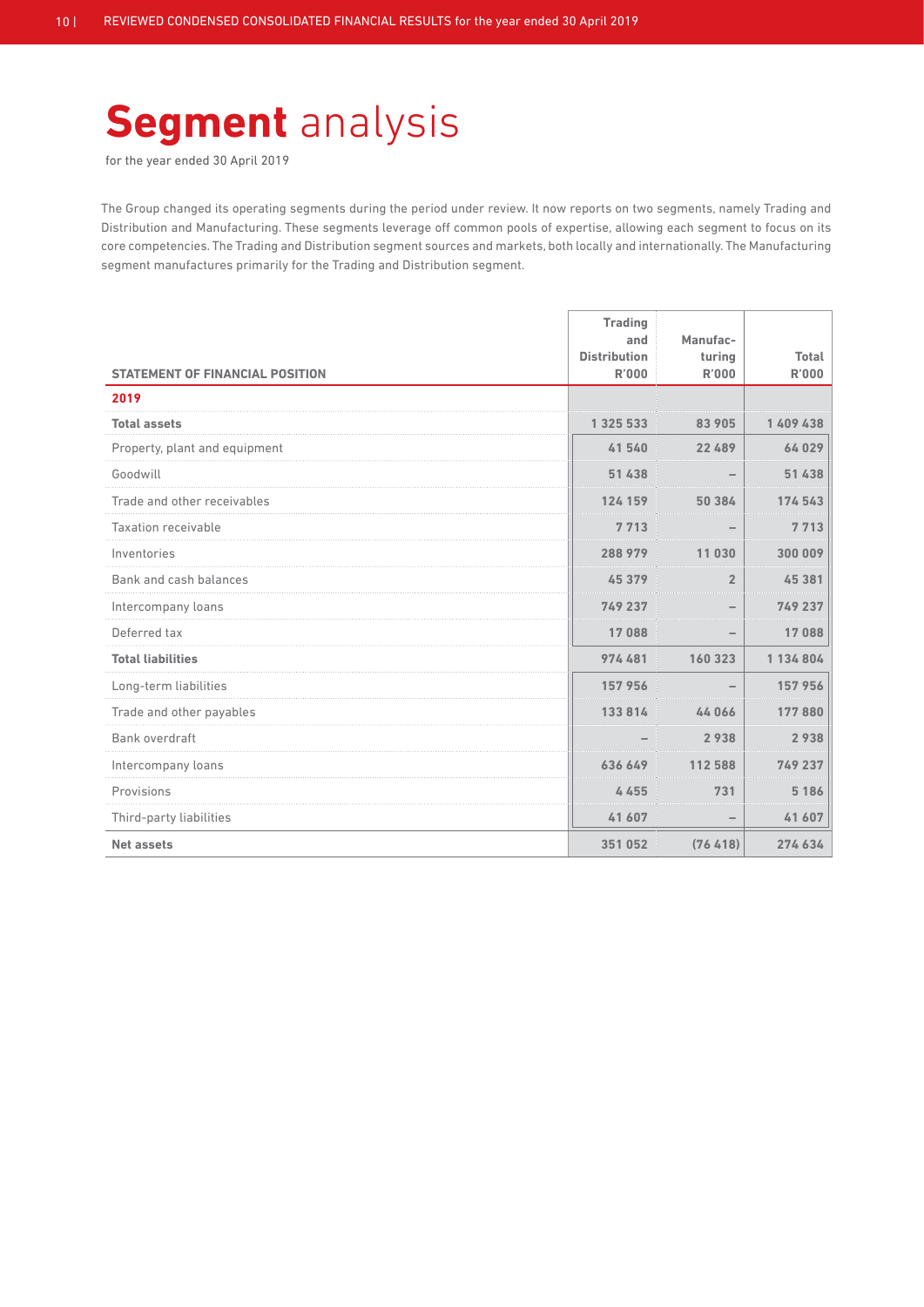# **Segment** analysis continued

|                                                   | <b>Trading</b>                      |                        | <b>Trading</b><br>and        |                       |
|---------------------------------------------------|-------------------------------------|------------------------|------------------------------|-----------------------|
|                                                   | and                                 | Manufac-               | <b>Distribution</b>          |                       |
| <b>STATEMENT OF PROFIT OR LOSS</b>                | <b>Distribution</b><br><b>R'000</b> | turing<br><b>R'000</b> | discontinued<br><b>R'000</b> | Total<br><b>R'000</b> |
| 2019                                              |                                     |                        |                              |                       |
| <b>External revenue</b>                           | 1 356 897                           | 842                    | 611                          | 1 358 350             |
| Revenue                                           | 1396892                             | 92 233                 | 611                          | 1489736               |
| Intersegment revenue                              | (39995)                             | (91391)                |                              | (131386)              |
| Gross profit/(loss)                               | 335 209                             | 13 2 8 6               | (119)                        | 348 376               |
| Other income                                      | 4 497                               |                        | 768<br>20                    | .<br>25 265<br>.      |
| Operating expenses                                | 332 7331                            |                        | 194<br>65                    | (367338)              |
| Impairment loss on trade receivables              | (12 323)                            |                        |                              | (12323)               |
| Depreciation                                      | (4471)                              | (4473)                 | (6)                          | (8950)                |
| <b>Operating (loss)/profit before impairments</b> | (9821)                              | (20598)                | 15 4 49                      | (14970)               |
| Impairment of assets                              |                                     | (7 873)                |                              | (7873)                |
| Impairment of loan to associate                   | (3 902)                             |                        |                              | (3902)<br>.           |
| Profit on loss of control                         |                                     |                        | 9269                         | 9 2 6 9               |
| (Loss)/profit from operations                     | (13723)                             | (28471)                | 24718                        | (17476)               |
| Interest received                                 | 2 816                               |                        |                              | 2816                  |
| Interest paid                                     | (20298)                             |                        |                              | (20298)               |
| Interest intersegment                             | 10 180                              | (10180)                |                              |                       |
| (Loss)/profit before taxation                     | (21025)                             | (38651)                | 24 718                       | (34958)               |
| Taxation                                          | 2 076                               | 3 756                  |                              | 5832                  |
| Share of losses from associates                   | (2269)                              |                        |                              | (2269)                |
| (Loss)/profit for the year                        | (21218)                             | (34895)                | 24718                        | (31395)               |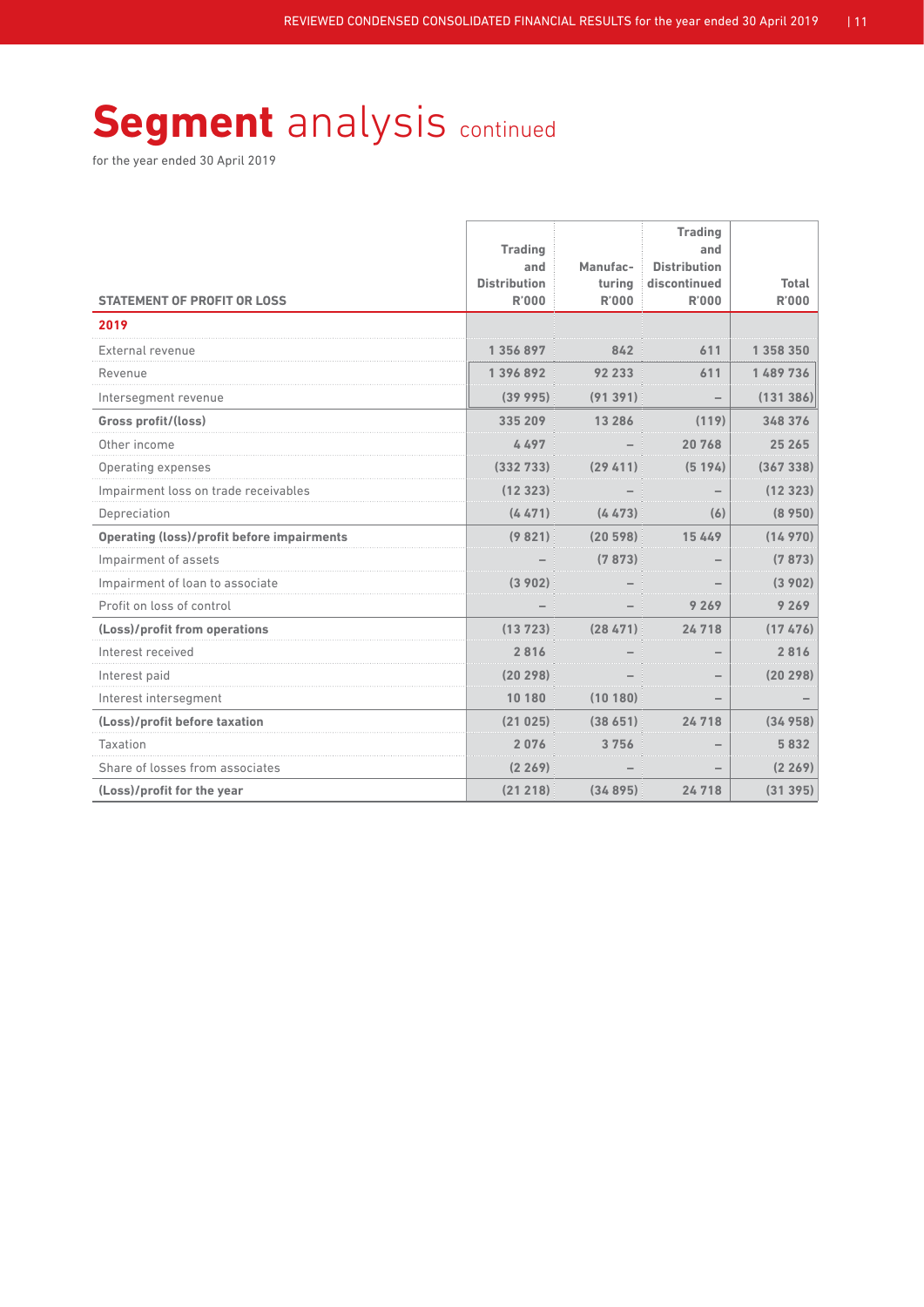# **Segment** analysis continued

| <b>STATEMENT OF FINANCIAL POSITION</b> | <b>Trading</b><br>and<br><b>Distribution</b><br><b>R'000</b> | Manufac-<br>turing<br><b>R'000</b> | <b>Trading</b><br>and<br><b>Distribution</b><br>discontinued<br><b>R'000</b> | Total<br><b>R'000</b> |
|----------------------------------------|--------------------------------------------------------------|------------------------------------|------------------------------------------------------------------------------|-----------------------|
| 2018                                   |                                                              |                                    |                                                                              |                       |
| <b>Total assets</b>                    | 1 380 844                                                    | 100 968                            | 1440                                                                         | 1 483 252             |
| Property, plant and equipment          | 42 599                                                       | 33 380                             | 42                                                                           | 76 021                |
| Goodwill                               | 51 438                                                       |                                    | $\overline{\phantom{0}}$                                                     | 51 438                |
| Trade and other receivables            | 224 953                                                      | 18083                              | 54                                                                           | 243 090               |
| Inventories                            | 314 690                                                      | 53 926                             | 739                                                                          | 369 355               |
| Bank and cash balances                 | 20 569                                                       | 223                                | 605                                                                          | 21 397                |
| Non-current asset held for sale        | 4 2 5 0                                                      |                                    |                                                                              | 4 2 5 0               |
| Intercompany loans                     | 706 304                                                      |                                    | $\overline{\phantom{0}}$                                                     | 706 304               |
| Deferred tax                           | 16 041                                                       | (4644)                             |                                                                              | 11 397                |
| <b>Total liabilities</b>               | 1029415                                                      | 142 494                            | 914                                                                          | 1 1 7 2 8 2 3         |
| Long-term liabilities                  | 11 651                                                       |                                    |                                                                              | 11 651                |
| Trade and other payables               | 176 428                                                      | 36 107                             | 14                                                                           | 212 549               |
| Bank overdraft                         | 96 196                                                       |                                    | $\overline{\phantom{m}}$                                                     | 96 196                |
| Guarantee provisions                   | 65 540                                                       |                                    |                                                                              | 65 540                |
| Intercompany loans                     | 600 041                                                      | 106 263                            | $\sim$                                                                       | 706 304               |
| Provisions                             | 678                                                          | 1012                               | 900                                                                          | 2590                  |
| Deferred tax                           | 3531                                                         | (888)                              |                                                                              | 2643                  |
| Third-party liabilities                | 75 350                                                       | $\overline{\phantom{0}}$           | $\overline{\phantom{0}}$                                                     | 75 350                |
| <b>Net assets</b>                      | 351 429                                                      | (41526)                            | 526                                                                          | 310 429               |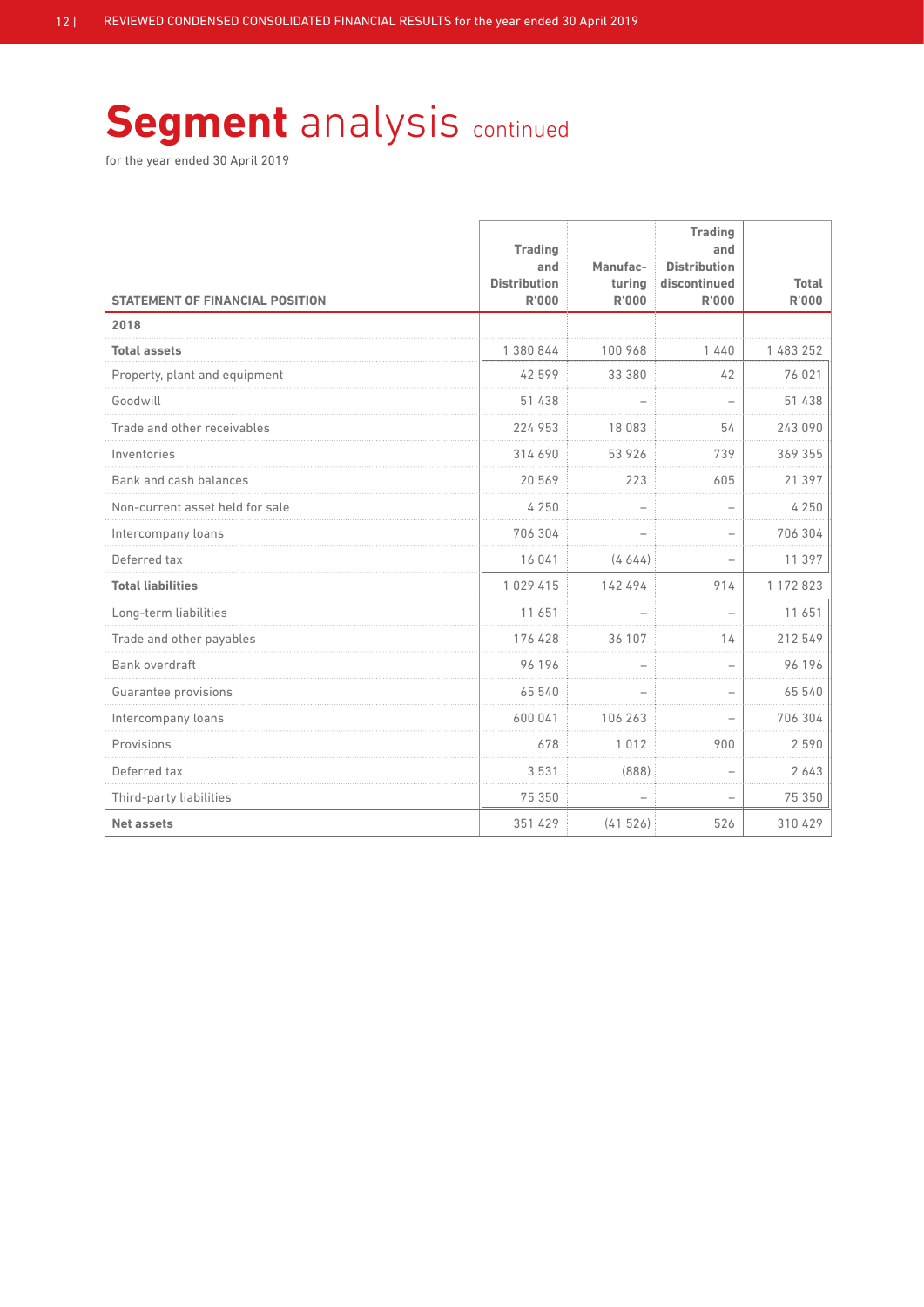# **Segment** analysis continued

| <b>STATEMENT OF PROFIT OR LOSS</b>             | <b>Trading</b><br>and<br><b>Distribution</b><br><b>R'000</b> | Manufac-<br>turing<br><b>R'000</b> | <b>Trading</b><br>and<br><b>Distribution</b><br>discontinued<br><b>R'000</b> | <b>Total</b><br><b>R'000</b> |
|------------------------------------------------|--------------------------------------------------------------|------------------------------------|------------------------------------------------------------------------------|------------------------------|
| 2018                                           |                                                              |                                    |                                                                              |                              |
| External revenue                               | 1 337 423                                                    | 34 407                             | 11 382                                                                       | 1 383 212                    |
| Revenue                                        | 1 376 052                                                    | 116 935                            | 11 382                                                                       | 1504369                      |
| Intersegment revenue                           | (38629)                                                      | (82528)                            |                                                                              | (121157)                     |
| Gross profit/(loss)                            | 371 586                                                      | 31 543                             | (941)                                                                        | 402 188                      |
| Other income                                   | 7329                                                         |                                    | 12534                                                                        | 19863                        |
| Operating expenses                             | (298520)                                                     | (27584)                            | (7722)                                                                       | (333826)                     |
| Impairment loss on trade receivables           |                                                              |                                    |                                                                              |                              |
| Depreciation                                   | (4185)                                                       | (5182)                             | (8)                                                                          | (9375)                       |
| Operating profit/(loss) before impairments     | 76 210                                                       | (1223)                             | 3863                                                                         | 78 850                       |
| Impairment of non-current assets held for sale | (869)                                                        |                                    |                                                                              | (869)                        |
| Impairment of loan to associate                | (3136)                                                       |                                    |                                                                              | (3136)                       |
| Impairment of loans                            | (374)                                                        |                                    |                                                                              | (374)                        |
| Loss on loss of control                        | L.                                                           | $\overline{\phantom{a}}$           | (4751)                                                                       | (4751)                       |
| <b>Profit/(loss) from operations</b>           | 71831                                                        | (1 223)                            | (888)                                                                        | 69720                        |
| Interest received                              | 3 2 6 8                                                      |                                    | $\overline{2}$                                                               | 3 2 7 0                      |
| Interest paid                                  | (18200)                                                      |                                    | (83)                                                                         | (18283)                      |
| Interest intersegment                          | 10 612                                                       | (10612)                            |                                                                              |                              |
| Profit/(loss) before taxation                  | 67511                                                        | (11835)                            | (969)                                                                        | 54 707                       |
| Taxation                                       | (16103)                                                      | (312)                              | (34)                                                                         | (16449)                      |
| Profit/(loss) for the year                     | 51 408                                                       | (12147)                            | (1003)                                                                       | 38 258                       |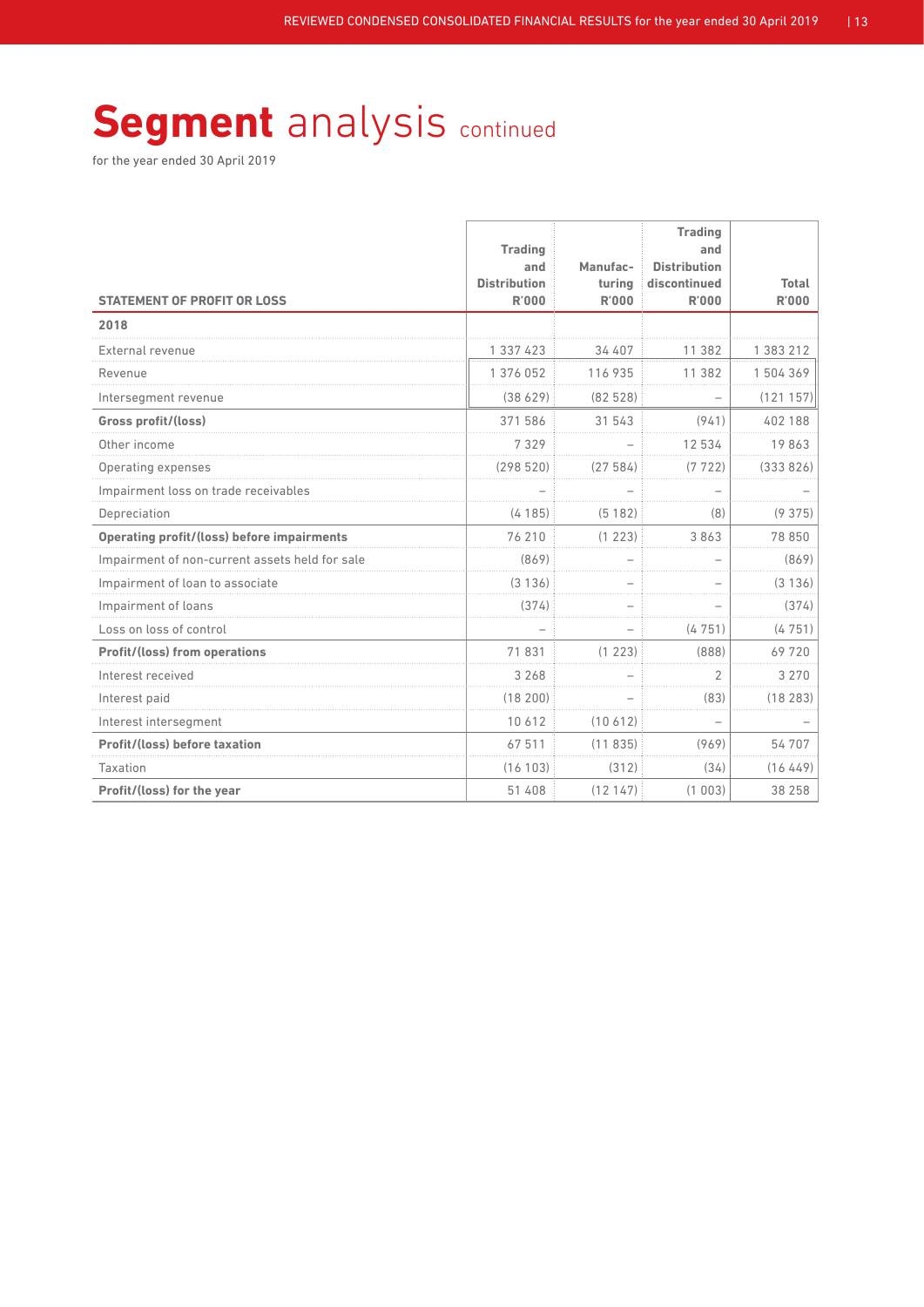for the year ended 30 April 2019

### **1. BASIS OF PREPARATION**

 The reviewed condensed consolidated financial statements are prepared in accordance with the requirements of the JSE Listings Requirements and the requirements of the Companies Act 71 of 2008 of South Africa applicable to condensed financial statements. The JSE Listings Requirements require reports to be prepared in accordance with the framework concepts and the measurement and recognition requirements of International Financial Reporting Standards ("**IFRS**"), the SAICA Financial Reporting Guides as issued by the Accounting Practices Committee and Financial Pronouncements as issued by the Financial Reporting Standards Council, and to also, as a minimum, contain the information required by IAS 34 – *Interim Financial Reporting*. The accounting policies applied in the preparation of these financial statements are in terms of IFRS and are consistent with those applied in the previous consolidated annual financial statements, except for the first-time adoption of IFRS 9 – *Financial Instruments* and IFRS 15 – *Revenue from Contract Customers.*

 The reviewed condensed consolidated financial statements were compiled by Mr Jayme Burgers (CA(SA)), Group Financial Accountant, under the supervision of Mr Chris Booyens (CA(SA)), Financial Director and Chief Financial Officer.

 The directors are not aware of any matters or circumstances arising subsequent to the reporting date that require any additional disclosure or adjustment to the financial statements, other than as disclosed in note 12.

#### **Independent auditor's review**

 The condensed consolidated financial statements were reviewed by BDO South Africa Incorporated and an unmodified review opinion has been issued on the reviewed condensed consolidated financial statements for the financial year ended 30 April 2019. The auditor's report does not necessarily report on all of the information contained in this announcement. Shareholders are therefore advised that in order to obtain a full understanding of the nature of the auditor's engagement, they should obtain a copy of that report together with the accompanying reviewed condensed consolidated financial statements, both of which are available for inspection at Ellies' registered office.

#### **Going concern assessment**

 In determining the appropriate basis of preparation of the reviewed condensed consolidated financial statements, the directors are required to determine if the Group will be a going concern for the next financial year and up to 31 August 2020. Management prepared cash flow forecasts for each of the subsidiaries. These forecasts were subjected to sensitivity tests. Management also considered the businesses' ability to meet its financial obligations for the 12 months following approval of the reviewed condensed consolidated financial statements. The analysis considered the current challenging market conditions and management's turnaround plan being executed including a return to sustainable profitability, cost reductions and the optimisation of working capital. The resulting cash flow projections were compared to available funding facilities. The forecast indicated that the banking facilities should be adequate. There are specific banking covenants with which the Company anticipates to comply.

 The effect of a further deterioration in the economic outlook and its potential impact on the Group's cash flow and funding facilities were also considered. The Group's ability to fund its short-term liquidity requirements is dependent on adequate funding facilities.

The directors believe that the Group will have adequate resources available to continue in operation.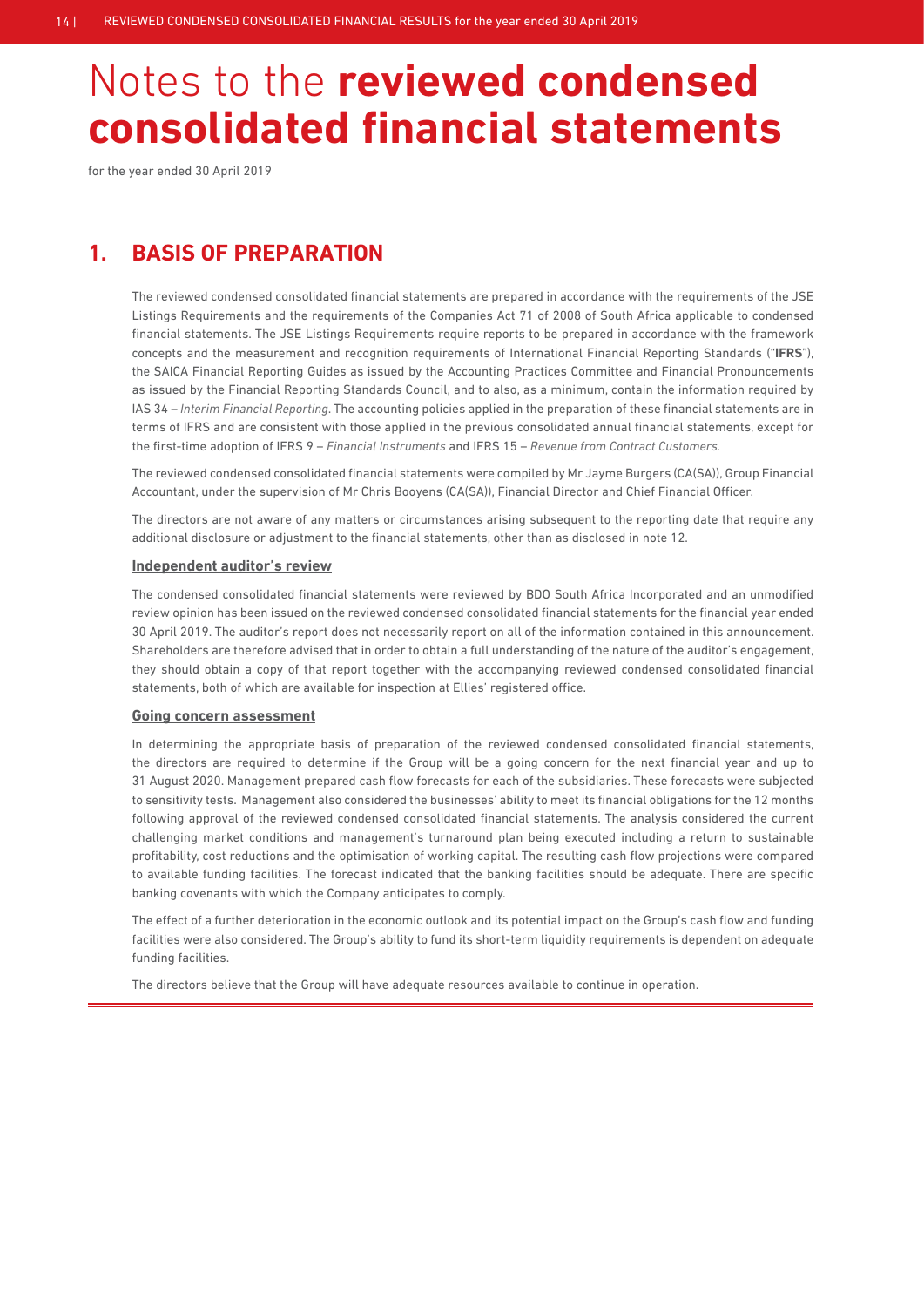for the year ended 30 April 2019

### **2. REVENUE**

### **Revenue from contracts with customers**

 The effect of initially applying IFRS 15 on the Group's revenue from contracts with customers is described in Note 12. Due to the transition method chosen in applying IFRS 15, comparative information has not been restated to reflect the new requirements.

### **Revenue streams**

 The entity enters into contracts for the sale of goods in the form of Digital Terrestrial Television (DTT), satellite television products and related accessories, electrical, signal distribution, residential and commercial LED lighting solutions, solar power, sound and audio visual equipment. Each contract has one performance obligation, namely the transfer of the specified goods. This obligation is satisfied at a point in time, being on date of delivery. The standard payment terms range between 30 to 120 days. The entity also provides warranties for a two-year period on certain products.

|                                       | <b>GROUP</b>         |                      |
|---------------------------------------|----------------------|----------------------|
|                                       | 2019<br><b>R'000</b> | 2018<br><b>R'000</b> |
| Revenue from contracts with customers | 1 357 739            | 1 371 830*           |
|                                       | 1 3 5 7 7 3 9        | 1 371 830            |

\* *2018 restated – refer to note 14.*

### **Disaggregation of revenue from contracts with customers**

In the following table, revenue from contracts with customers is disaggregated by primary geographic market.

|              | <b>R'OOO</b> |
|--------------|--------------|
| South Africa | 1 271 245    |
| Botswana     |              |
| Namibia      |              |
| Swaziland    |              |
|              |              |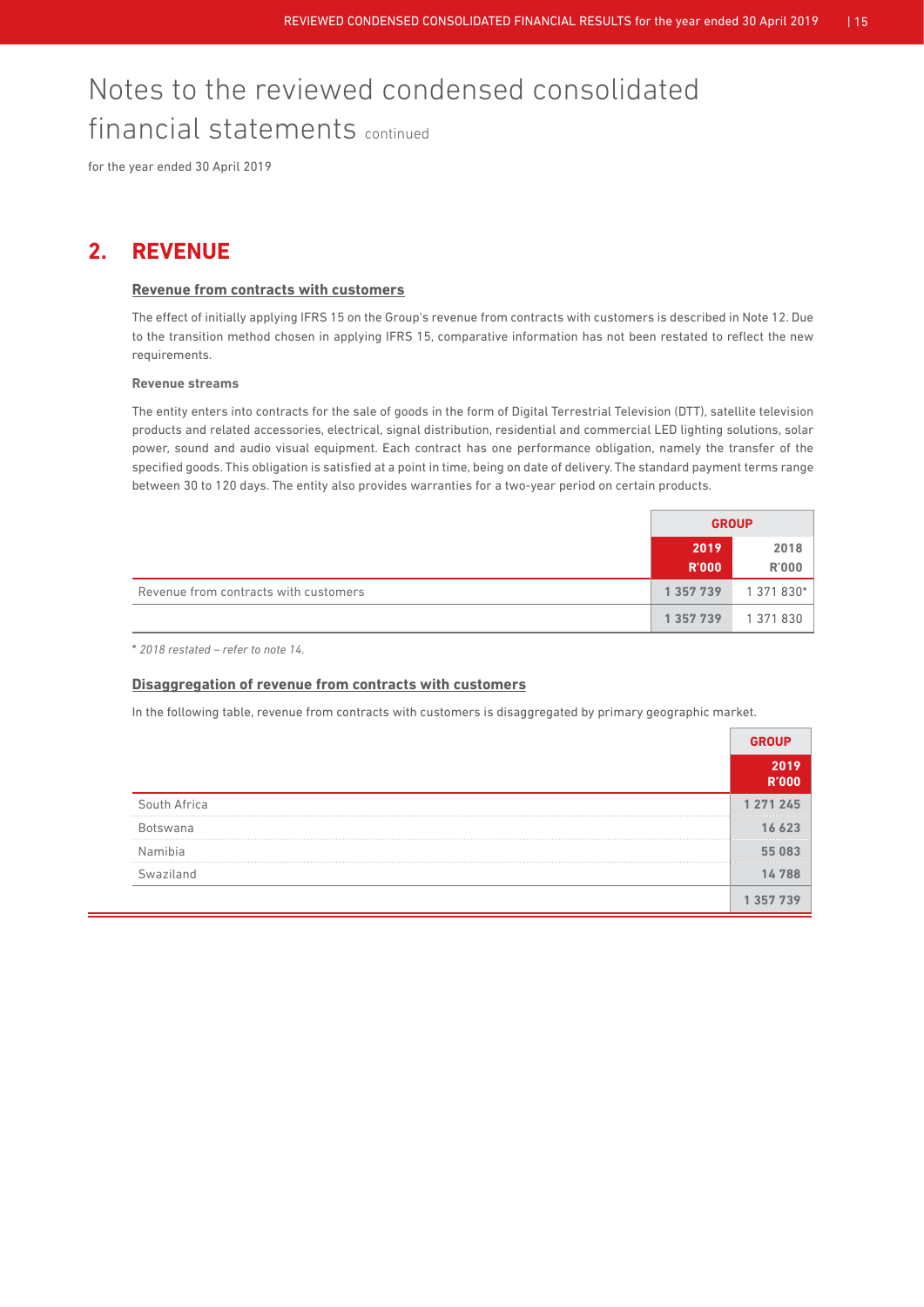for the year ended 30 April 2019

### **3. (LOSS)/EARNINGS PER SHARE**

|                                                                                                   | <b>GROUP</b> |              |
|---------------------------------------------------------------------------------------------------|--------------|--------------|
|                                                                                                   | 2019         | 2018         |
| (Loss)/earnings per share (cents)                                                                 | (3.58)       | 6.84         |
| - Trading and Distribution continuing operations                                                  | (3.42)       | 8.29         |
| - Trading and Distribution discontinued operations                                                | 3.99         | 0.02         |
| - Manufacturing                                                                                   | (4.15)       | (1, 47)      |
| Headline (loss)/earnings per share (cents)                                                        | (3.26)       | 7.89         |
| - Trading and Distribution continuing operations                                                  | (2.88)       | 8.58         |
| - Trading and Distribution discontinued operations                                                | 2.49         | 0,78         |
| - Manufacturing                                                                                   | (2.87)       | (1, 47)      |
| The calculation of (loss)/earnings per ordinary share for the Group is based<br>on the following: |              |              |
| - Basic (loss)/earnings (R'000)                                                                   | (22 183)     | 42 4 21      |
| - Headline (loss)/earnings (R'000)                                                                | (20 229)     | 48 941       |
| - Weighted average number of shares in issue                                                      | 620 158 235  | 620 158 235  |
| - Diluted weighted average number of shares in issue                                              | 620 158 235  | 628 158 235* |
| <b>Shares in issue (number of shares)</b>                                                         |              |              |
| - At the end of the year                                                                          | 620 158 235  | 620 158 235  |
| <b>Reconciliation of headline earnings</b>                                                        |              |              |
| Net (loss)/profit for the year attributable to equity holders of the parent                       | (22 183)     | 42 4 21      |
| Adjusted for:                                                                                     |              |              |
| - Profit on sale of property, plant and equipment                                                 | (767)        | (3105)       |
| - Trading and Distribution continuing operations                                                  | (767)        | (3105)       |
| - Impairment of non-current assets held for sale                                                  |              | 869          |
| - (Profit)/loss as a result of loss of control                                                    | (9 269)      | 4751         |
| - Impairment of property, plant and equipment                                                     | 7 873        |              |
| - Impairment of loans to associates                                                               | .<br>3902    | 3 1 3 6      |
| - Tax effect on adjustments                                                                       | 215          | 869          |
| Headline (loss)/earnings attributable to ordinary shareholders                                    | (20 229)     | 48 941       |

*\* 8 million share options were issued on 10 January 2017 to the then CFO, who resigned before the options could vest.*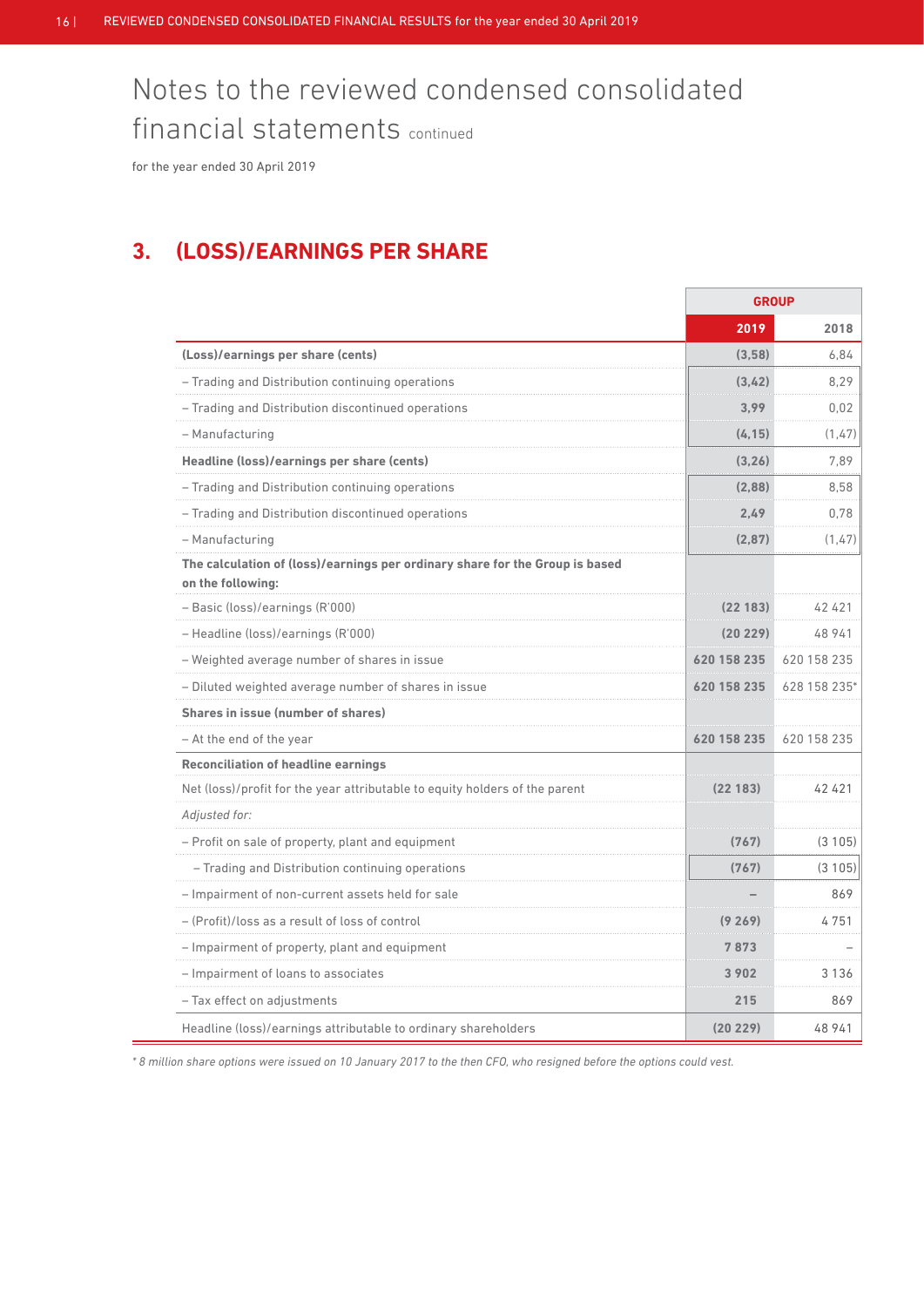for the year ended 30 April 2019

### **4. PROPERTY, PLANT AND EQUIPMENT**

|                                             |                        |                   |                       | Office<br>equipment/      | Land and<br>buildings/<br>leasehold |            |
|---------------------------------------------|------------------------|-------------------|-----------------------|---------------------------|-------------------------------------|------------|
|                                             | Plant and<br>equipment | Motor<br>vehicles | Computer<br>equipment | furniture<br>and fittings | improve-<br>ments                   | Total      |
|                                             | R'000                  | R'000             | R'000                 | R'000                     | R'000                               | R'000      |
| <b>GROUP</b>                                |                        |                   |                       |                           |                                     |            |
| <b>As at 30 April 2019</b>                  |                        |                   |                       |                           |                                     |            |
| Cost                                        |                        |                   | 11 336                |                           | 47 560                              | 175 709    |
| Accumulated depreciation and<br>impairments | (51393)                | (11536)           | (9391)                | (26388)                   | (12972)                             | (111680)   |
| Net carrying value                          | 17508                  | 2939              | 1945                  | 7049                      | 34 588                              | 64029      |
| <b>Movement summary</b>                     |                        |                   |                       |                           |                                     |            |
| Carrying value at 30 April 2018             |                        |                   |                       |                           | 35 602                              | 75 979     |
| <b>Additions</b>                            |                        |                   |                       |                           | 15                                  | 5 041<br>. |
| <b>Disposals</b>                            |                        | (205)             |                       |                           |                                     | (205)      |
| Depreciation                                | (2 938)                | (988)             |                       |                           |                                     | (8944)     |
| Impairments                                 | (7873)                 |                   |                       |                           |                                     | (7873)     |
| Foreign currency translation                |                        |                   |                       |                           | 20                                  | 31         |
| Carrying value at 30 April 2019             | 17508                  | 2939              | 1945                  | 7049                      | 34 588                              | 64029      |
| As at 30 April 2018                         |                        |                   |                       |                           |                                     |            |
| Cost                                        | 74 333                 | 16 533            | 25 655                | 38 527                    | 47 403                              | 202 451    |
| Accumulated depreciation and<br>impairments | (47579)                | (14036)           | (23394)               | (29662)                   | (11801)                             | (126 472)  |
| Net carrying value                          | 26 754                 | 2497              | 2 2 6 1               | 8865                      | 35 602                              | 75979      |
| <b>Movement summary</b>                     |                        |                   |                       |                           |                                     |            |
| Carrying value at 30 April 2017             | 28 452                 | 3032              | 1851                  | 8 1 1 2                   | 35 045                              | 76492      |
| <b>Additions</b>                            | 1905                   | 855               | 1 2 2 3               | 3498                      | 1637                                | 9 1 1 8    |
| <b>Disposals</b>                            |                        | (210)             | (3)                   |                           |                                     | (213)      |
| Depreciation                                | (3603)                 | (1178)            | (810)                 | (2701)                    | (1075)                              | (9367)     |
| Transfer (to)/from assets held for sale     |                        |                   |                       | (42)                      |                                     | (42)       |
| Foreign currency translation                |                        | (2)               |                       | (2)                       | (5)                                 | (9)        |
| Carrying value at 30 April 2018             | 26 754                 | 2497              | 2 2 6 1               | 8865                      | 35 602                              | 75 979     |

No property, plant and equipment have been encumbered as security for interest-bearing liabilities (2018: R36 million). Property, plant and equipment with a carrying value of Rnil (cost of R27,3 million) were scrapped during the reporting period.

A register of land and buildings is available for inspection at the registered office of the Company.

During the reporting period management reviewed its plant and equipment at Ellies Industries Proprietary Limited, and impaired its plant in light of lower throughput on lower demand. Management considers the carrying value post the impairment charge to approximate the fair value less cost to sell.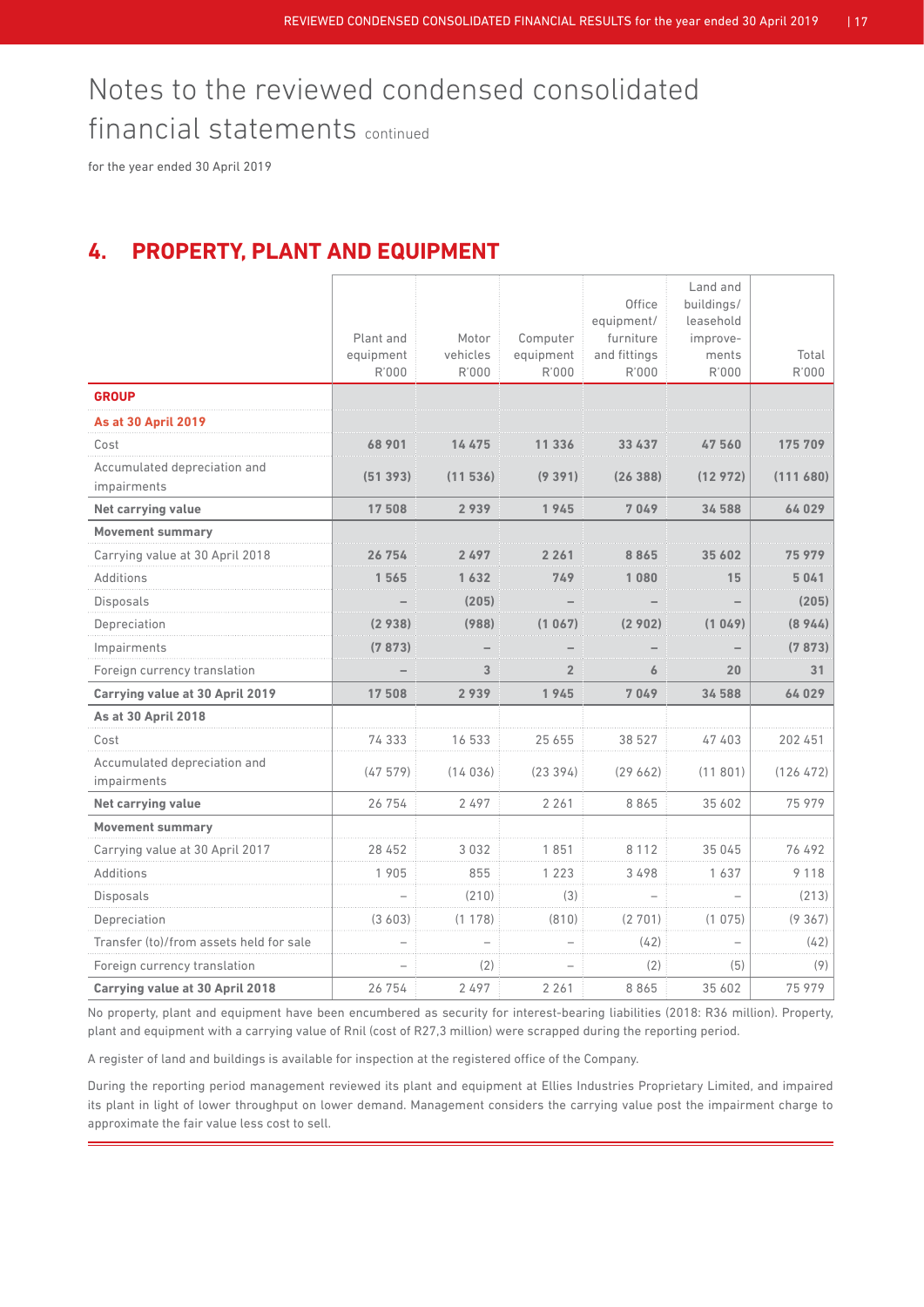for the year ended 30 April 2019

### **5. GOODWILL**

|                                                                                               | <b>GROUP</b>         |                      |
|-----------------------------------------------------------------------------------------------|----------------------|----------------------|
|                                                                                               | 2019<br><b>R'000</b> | 2018<br><b>R'000</b> |
| Cost                                                                                          | 53 672               | 53 672               |
| Accumulated impairments                                                                       | (2234)               | (2, 234)             |
|                                                                                               | 51 438               | 51 438               |
| Net carrying value                                                                            |                      |                      |
| Arising on acquisition of companies/business of:                                              |                      |                      |
| <b>Trading and Distribution segment</b>                                                       | 51 438               | 51 438               |
| - Ellies Group of companies*                                                                  | 51 438               | 51 438               |
| <b>Closing net carrying value</b>                                                             | 51 438               | 51 438               |
| <b>Movement summary</b>                                                                       |                      |                      |
| Carrying value at the beginning of the year                                                   | 51 438               | 51 438               |
| Carrying value at the end of the year                                                         | 51 438               | 51 438               |
| * The net book value of goodwill has been allocated to the following cash-generating<br>units |                      |                      |
| Bloemfontein (Ellies Electronics branch)                                                      | 13911                | 13911                |
| Cape Town (Ellies Electronics branch)                                                         | 23 4 31              | 23 4 31              |
| <b>Ellies Namibia Proprietary Limited</b>                                                     | 6596                 | 6596                 |
| Other smaller branches (Ellies Electronics branches)                                          | 7500                 | 7500                 |
|                                                                                               | 51 438               | 51 438               |

 The main factors contributing to the goodwill raised on these acquisitions are their market presence and expected synergies.

### **Impairment review**

 In accordance with IAS 36, impairment of assets, goodwill and intangible assets with indefinite useful lives are reviewed annually for impairment, or more frequently if there is an indication that goodwill might be impaired.

 The recoverable amount of goodwill relating to the Trading and Distribution segment cash-generating units has been determined on the basis of value-in-use calculations. All these cash-generating units operate in the same economic environment for which the same key assumptions have been used. These calculations use cash flow projections based on financial projections, covering a five-year period and a pre-tax discount rate of 24,0% (2018: 20,99%) for all cash-generating units. Cash flows beyond the five-year period were extrapolated using a steady 5,2% (2018: 4,0%) nominal growth rate. Management believes that this growth rate does not exceed the long-term average growth rate for the market in which the businesses operate. Any changes in revenue or costs are based on past practices and expectations of future changes in the market. Reasonable changes to the inputs of the model would not lead to material impairments.

 Assumptions were based on management's past experience and best estimates regarding forecasts. Management determined budgeted gross margin based on past performance and its expectations of market developments. The discount rates used are pre-tax and reflect the appropriate risk associated with the industry and respective businesses. Based on management's calculations no impairment of goodwill is required.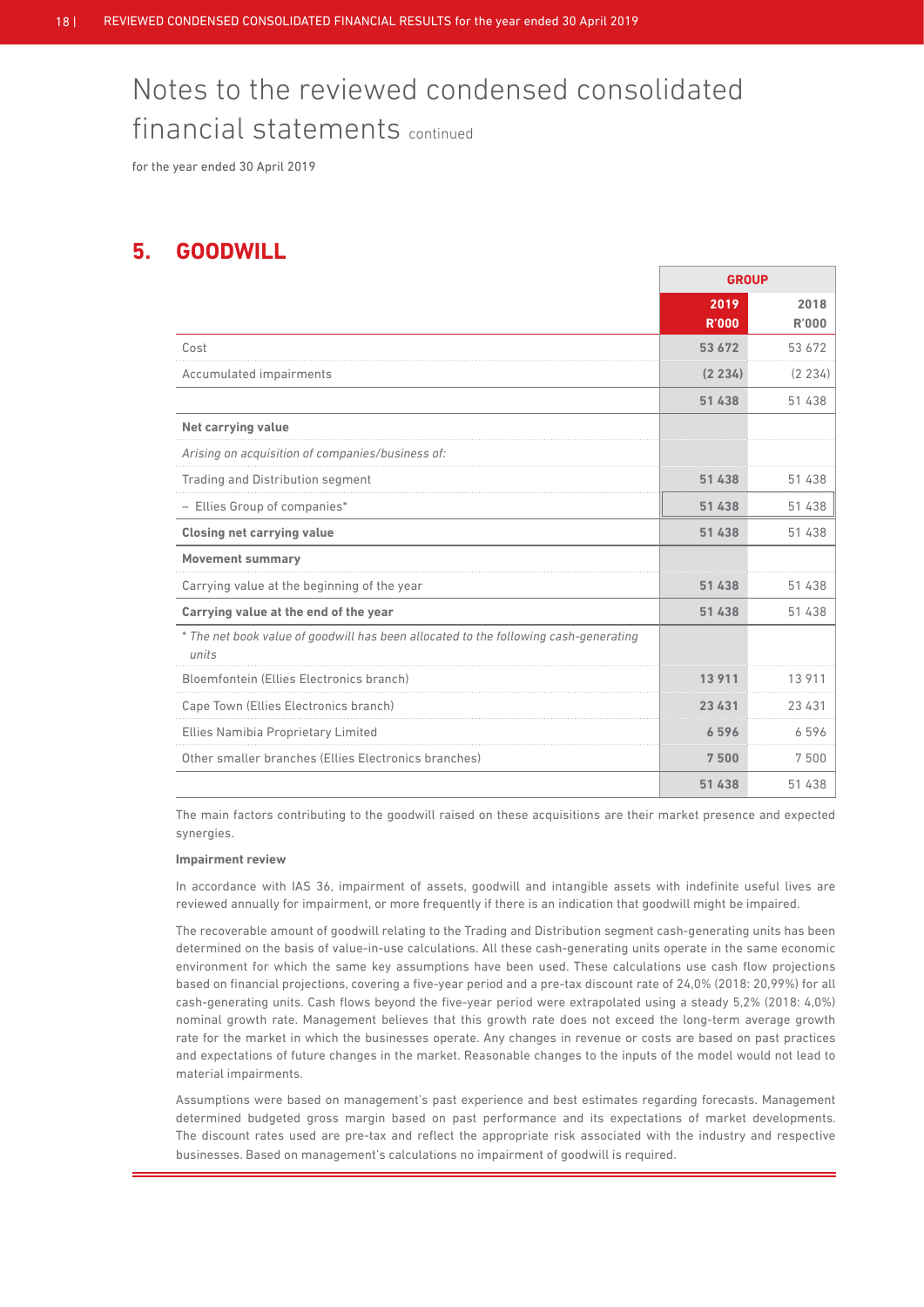for the year ended 30 April 2019

### **6. INVESTMENT IN ASSOCIATES**

|                                 |                      | <b>In-Toto Solutions</b> |  |
|---------------------------------|----------------------|--------------------------|--|
|                                 | 2019<br><b>R'000</b> | 2018<br>R'000            |  |
| <b>GROUP</b>                    |                      |                          |  |
| Shares at cost                  |                      | **                       |  |
| Loan receivable                 | 32 789               |                          |  |
| <b>Equity-accounted losses:</b> |                      |                          |  |
| Share of loss from associate    | (14913)              | (12.644)                 |  |
| - Current year                  | (2269)               |                          |  |
| - Prior years                   | (12644)              | 12 644                   |  |
| Impairment of associate's loan  | (17876)              |                          |  |
|                                 |                      |                          |  |

\*\* *Less than R1 000.*

### **2019**

 At the reporting date, management assessed the net recoverable value of the investments, considering a number of factors, including the net asset value of the company, extent of its support and the ultimate realisable value of the investment given market conditions, all of which necessitated the need to impair investments to Rnil.

An amount of R6,2 million, consisting of a loan impairment of R3,9 million and a R2,3 million loss on share of associate losses, was recognised in the statement of profit or loss.

#### **2018**

Impairment of loans to associate amounting to R3,1 million was recognised in the statement of profit or loss.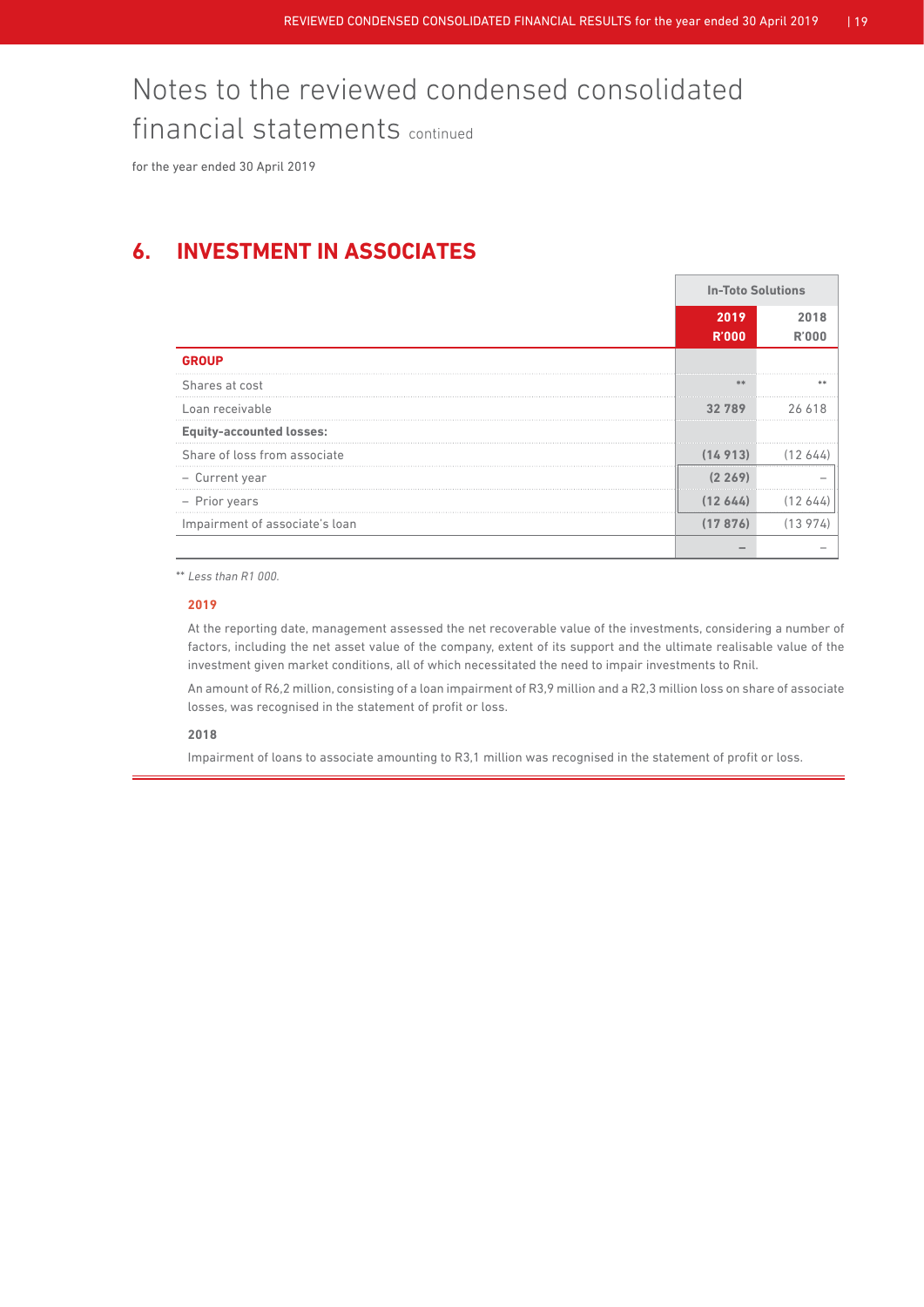for the year ended 30 April 2019

### **7. DISCONTINUED OPERATIONS AND DISPOSAL GROUPS HELD FOR SALE/DISTRIBUTION AND PROFIT/(LOSS) ON LOSS OF CONTROL**

During the reporting period, the Group disposed of African Solar Power Proprietary Limited.

 The Group also finalised the measurement of Megatron SA Proprietary Limited's losses on deconsolidation. The Group decided that Botjheng Water Proprietary Limited will be classified as a discontinued operation. The Group intends to liquidate or dispose of Botjheng Water Proprietary Limited. No formal process has been initiated yet.

**Operating profit of the disposal groups until the date of disposal and the profit or loss from re-measurement and disposal of assets and liabilities classified as held for sale are summarised as follows:**

|                                                                                                               |                      | <b>Botjheng Water</b> | <b>African Solar Power</b> |                      | <b>Total</b>         |                      |
|---------------------------------------------------------------------------------------------------------------|----------------------|-----------------------|----------------------------|----------------------|----------------------|----------------------|
|                                                                                                               | 2019<br><b>R'000</b> | 2018<br><b>R'000</b>  | 2019<br><b>R'000</b>       | 2018<br><b>R'000</b> | 2019<br><b>R'000</b> | 2018<br><b>R'000</b> |
| <b>GROUP</b>                                                                                                  |                      |                       |                            |                      |                      |                      |
| <b>Revenue</b>                                                                                                |                      |                       | 611                        | 11 382               | 611                  | 11 382               |
| Cost of sales                                                                                                 |                      | (307)                 | (730)                      | (12016)              | (730)                | (12323)              |
| <b>Gross loss</b>                                                                                             |                      | (307)                 | (119)                      | (634)                | (119)                | (941)                |
| Other income                                                                                                  | 20766                | 12513                 | $\overline{2}$             | 21                   | 20768                | 12 534               |
| Operating expenses                                                                                            | (5 037)              | (6170)                | (157)                      | (1552)               | (5194)               | (7722)               |
| Depreciation                                                                                                  |                      |                       | (6)                        | (8)                  | (6)                  | (8)                  |
| <b>Operating profit/(loss) before</b><br>impairment of intangible<br>assets                                   | 15729                | 6036                  | (280)                      | (2173)               | 15 4 4 9             | 3863                 |
| Profit/(loss) before interest<br>and taxation                                                                 | 15729                | 6036                  | (280)                      | (2173)               | 15449                | 3863                 |
| Interest received                                                                                             |                      |                       |                            | 2                    |                      | $\overline{2}$       |
| Interest paid                                                                                                 |                      | (83)                  |                            |                      |                      | (83)                 |
| Net profit/(loss) before<br>taxation                                                                          | 15729                | 5953                  | (280)                      | (2171)               | 15449                | 3782                 |
| <b>Taxation</b>                                                                                               |                      |                       |                            | (34)                 |                      | (34)                 |
| Net profit/(loss) after<br>taxation                                                                           | 15729                | 5953                  | (280)                      | (2 205)              | 15449                | 3748                 |
| Profit/(loss) for the year<br>from discontinued operations<br>attributable to equity holders<br>of the parent | 15729                | 5953                  | (141)                      | (1103)               | 15 588               | 4850                 |
| Loss for the year from<br>discontinued operations<br>attributable to non-controlling<br>interests             |                      |                       | (139)                      | (1102)               | (139)                | (1102)               |
| Profit/(loss) for the year<br>from discontinued operations                                                    | 15729                | 5953                  | (280)                      | (2205)               | 15449                | 3748                 |
| Profit on loss of control -<br><b>Megatron SA Proprietary</b><br>Limited (finalised)                          |                      |                       |                            |                      | 9924                 |                      |
| Loss on loss of control<br>- African Solar Power<br><b>Proprietary Limited</b>                                |                      |                       |                            |                      | (655)                | (4751)               |
| Profit/(loss) from<br>discontinued operations                                                                 |                      |                       |                            |                      | 24718                | (1 003)              |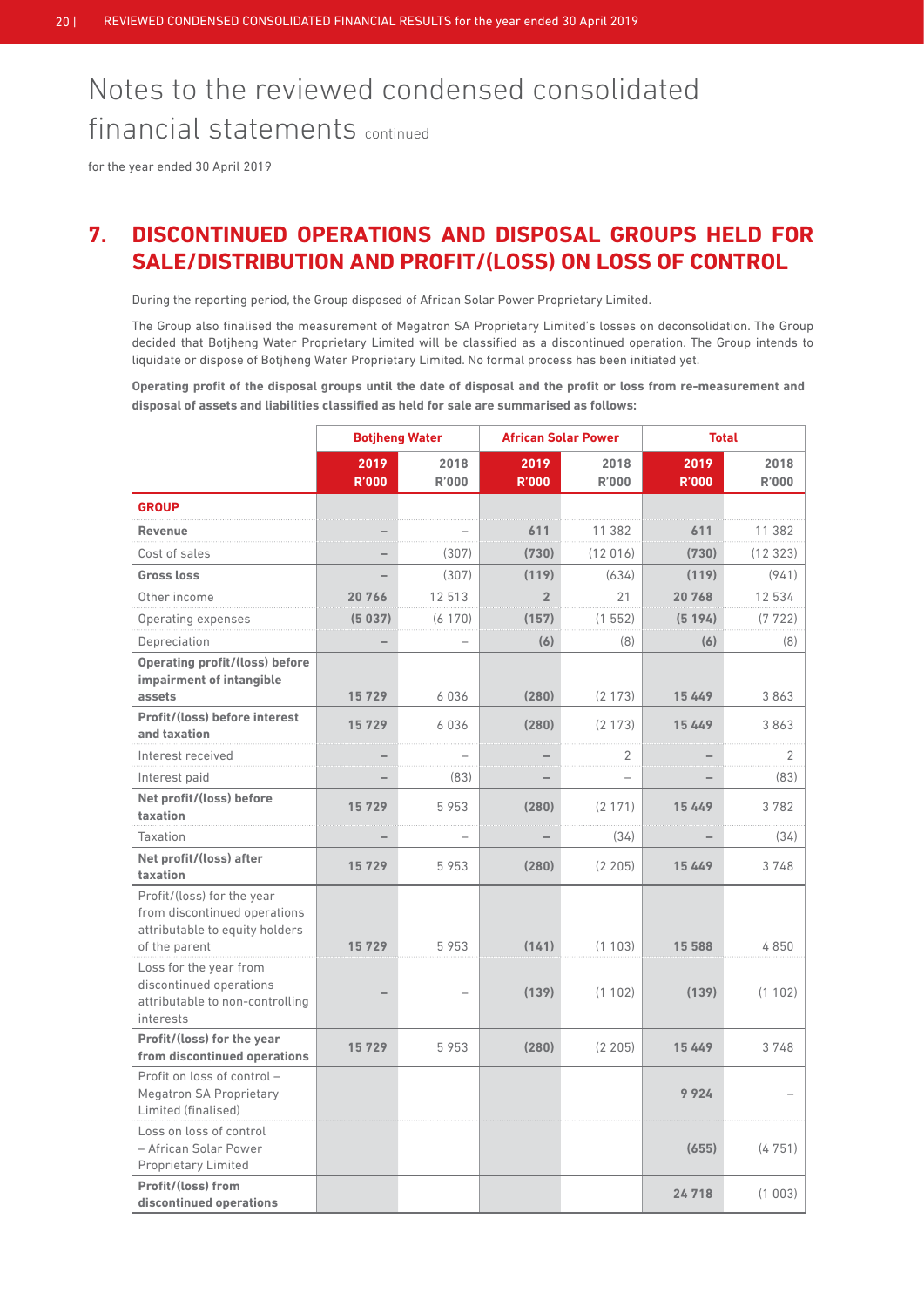for the year ended 30 April 2019

### **7. DISCONTINUED OPERATIONS AND DISPOSAL GROUPS HELD FOR SALE/DISTRIBUTION AND PROFIT/(LOSS) ON LOSS OF CONTROL**  continued

The carrying amounts of assets and liabilities in the disposal groups for 2019 may be analysed as follows:

|                                         | <b>African Solar Power</b> |                      |
|-----------------------------------------|----------------------------|----------------------|
|                                         | 2019<br><b>R'000</b>       | 2018<br><b>R'000</b> |
| <b>Non-current assets</b>               |                            | 42                   |
| Property, plant and equipment           |                            | 42                   |
| <b>Current assets</b>                   |                            | 1398                 |
| Inventories                             |                            | 739                  |
| Trade and other receivables             |                            | 40                   |
| <b>Taxation receivable</b>              |                            | 14                   |
| Bank and cash balances                  |                            | 605                  |
| Assets classified as held for sale      |                            | 1440                 |
| <b>Current liabilities</b>              |                            | 914                  |
| Shareholder loans payable               |                            | 900                  |
| Trade and other payables                |                            | 14                   |
| Liabilities classified as held for sale |                            | 914                  |

Cash flows generated by the disposal groups for the reporting periods under review until its disposal are as follows:

|                                                | Total                |  |
|------------------------------------------------|----------------------|--|
|                                                | 2019<br><b>R'000</b> |  |
| Operating activities                           | 26 732               |  |
| Investing activities                           | .                    |  |
| Financing activities                           |                      |  |
| <b>Cash flows from discontinued operations</b> |                      |  |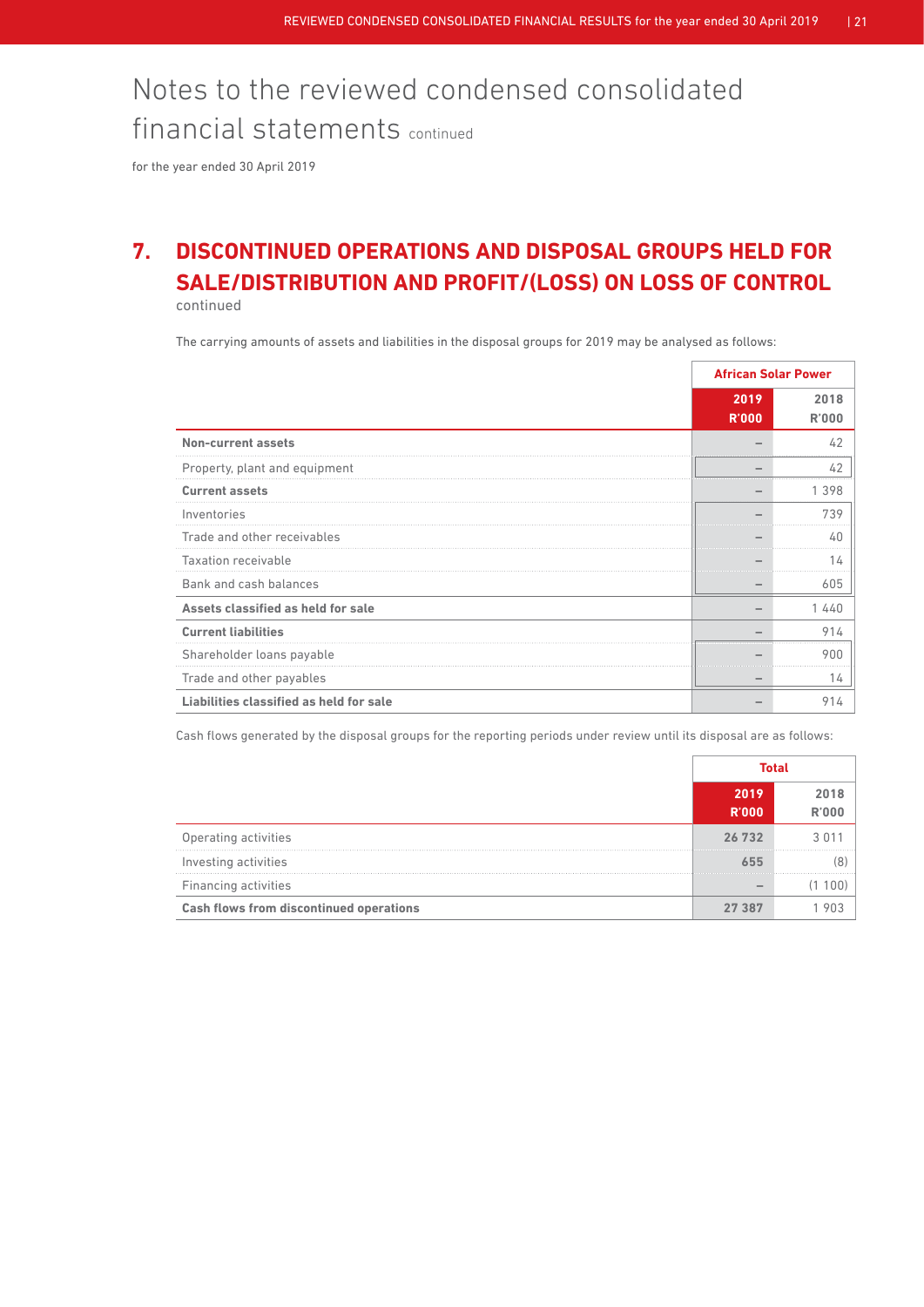for the year ended 30 April 2019

### **7. DISCONTINUED OPERATIONS AND DISPOSAL GROUPS HELD FOR SALE/DISTRIBUTION AND PROFIT/(LOSS) ON LOSS OF CONTROL**  continued

|                                                                                  | <b>African Solar Power</b> |                      |
|----------------------------------------------------------------------------------|----------------------------|----------------------|
|                                                                                  | 2019<br><b>R'000</b>       | 2018<br><b>R'000</b> |
| Analysis of assets and liabilities lost as a result of loss of control           | 49                         |                      |
| Trade and other receivables                                                      | 20                         |                      |
| Bank and cash balances                                                           | 29                         |                      |
|                                                                                  | 1873                       |                      |
| Long-term liabilities                                                            | 557                        |                      |
| Trade and other payables                                                         | 35                         |                      |
| Other liabilities                                                                | 1 2 8 1                    |                      |
| <b>Net liabilities</b>                                                           | (1824)                     |                      |
| Loss on loss of control                                                          |                            |                      |
| Net liabilities lost                                                             | 1 824                      |                      |
| Loans forfeited as a result of loss on control                                   | (2 479)                    | 790                  |
| Guarantees assumed as a result of loss of control                                | 9924                       | (5540)               |
|                                                                                  | 9 2 6 9                    | (4750)               |
| The (profit)/loss on loss of control relates to the following companies:         |                            |                      |
| Megatron SA Proprietary Limited (placed into business rescue on 12 August 2016)* | 9924                       | (5540)               |
| Megatron Towers Prorietary Limited (placed into liquidation on 19 April 2017)    |                            | 790                  |
| African Solar Power Proprietary Limited (sold on 11 November 2018)**             | (655)                      |                      |
| Profit/(loss) as a result of loss of control                                     | 9 2 6 9                    | (4750)               |

 *\* Profit/(loss) is as a result of the remeasurement of the guarantee relating to the Standard Bank loan.*

*\*\* Loss on loss of control is as a result of the impairment of loans as well as the net liability that is being released.*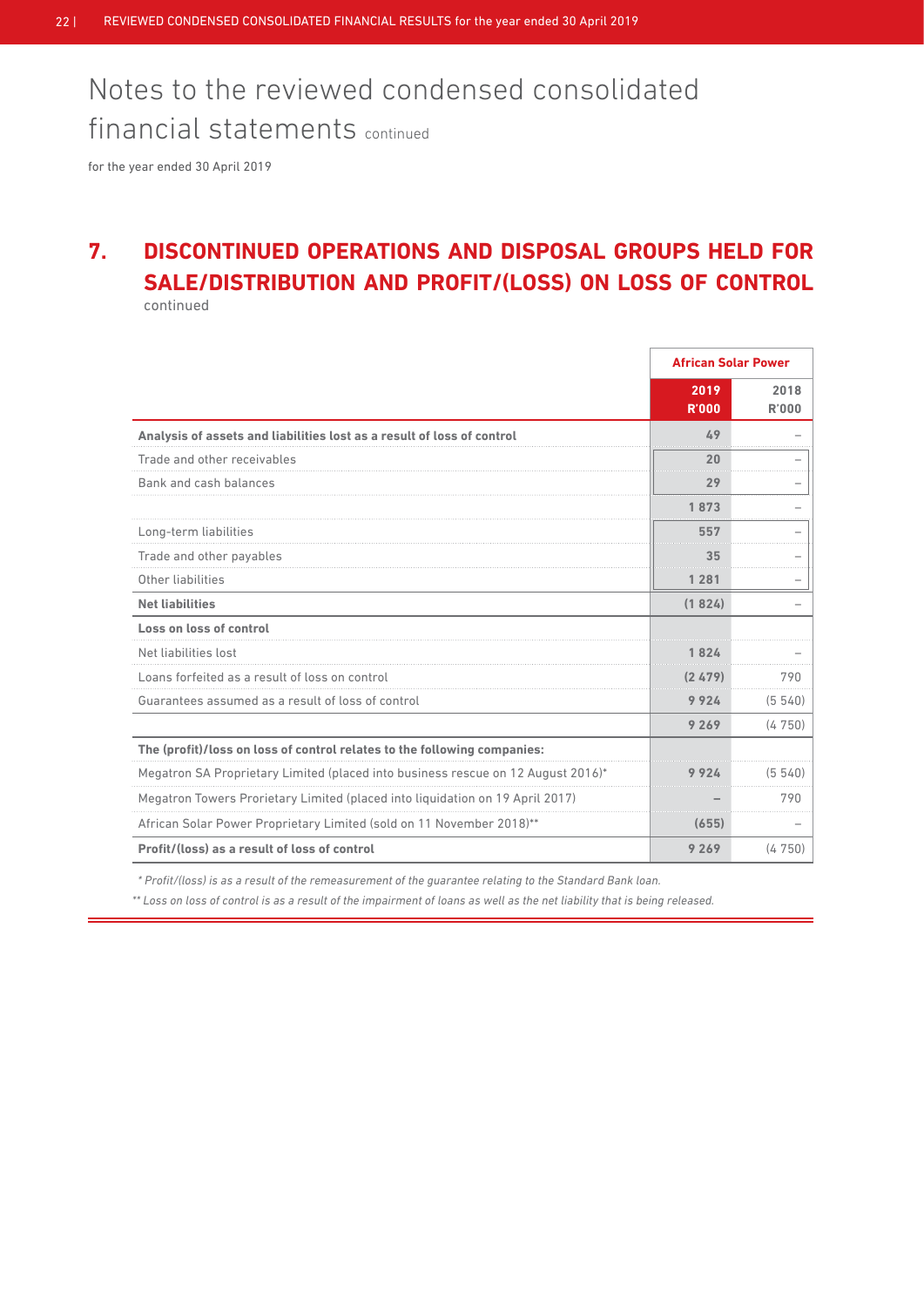for the year ended 30 April 2019

### **8. PROVISIONS**

|                                                                        | <b>GROUP</b>             |               |
|------------------------------------------------------------------------|--------------------------|---------------|
|                                                                        | 2019<br><b>R'000</b>     | 2018<br>R'000 |
| <b>Provision for warranty</b>                                          |                          |               |
| Balance at the beginning of the year                                   | 677                      | 3 3 7 2       |
| Provisions raised                                                      | 97                       | $33*$         |
| Provision utilised                                                     | (118)                    | $(2728)$ *    |
| Balance at the end of the year                                         | 656                      | 677           |
| The provisions reversed related to warranty periods that have expired. |                          |               |
| <b>Guarantee provision</b>                                             |                          |               |
| Balance at the beginning of the year                                   | 65 540                   | 60 000        |
| Provisions raised                                                      | 23818                    | 5540          |
| Megatron SA Proprietary Limited debt assumed                           | (89358)                  |               |
| Balance at the end of the year                                         | $\overline{\phantom{0}}$ | 65 540        |
| <b>Other provisions</b>                                                |                          |               |
| Balance at the beginning of the year                                   | 1013                     | 12 2 2 1      |
| Provisions raised                                                      | 3 837                    | 591           |
| Provision utilised                                                     | (320)                    | (11799)       |
| Balance at the end of the year                                         | 4530                     | 1013          |
| <b>Total provisions</b>                                                | 5 1 8 6                  | 67 230        |

\* *Restated – refer note 14.*

The provision for warranty relates to goods sold for which there are warranties attached.

 Guarantees related to the expected liability to Standard Bank from Megatron SA Proprietary Limited that was deconsolidated during the 2017 financial year. The guarantees were converted to debt.

Other provisions relate predominantly to employee benefit provisions.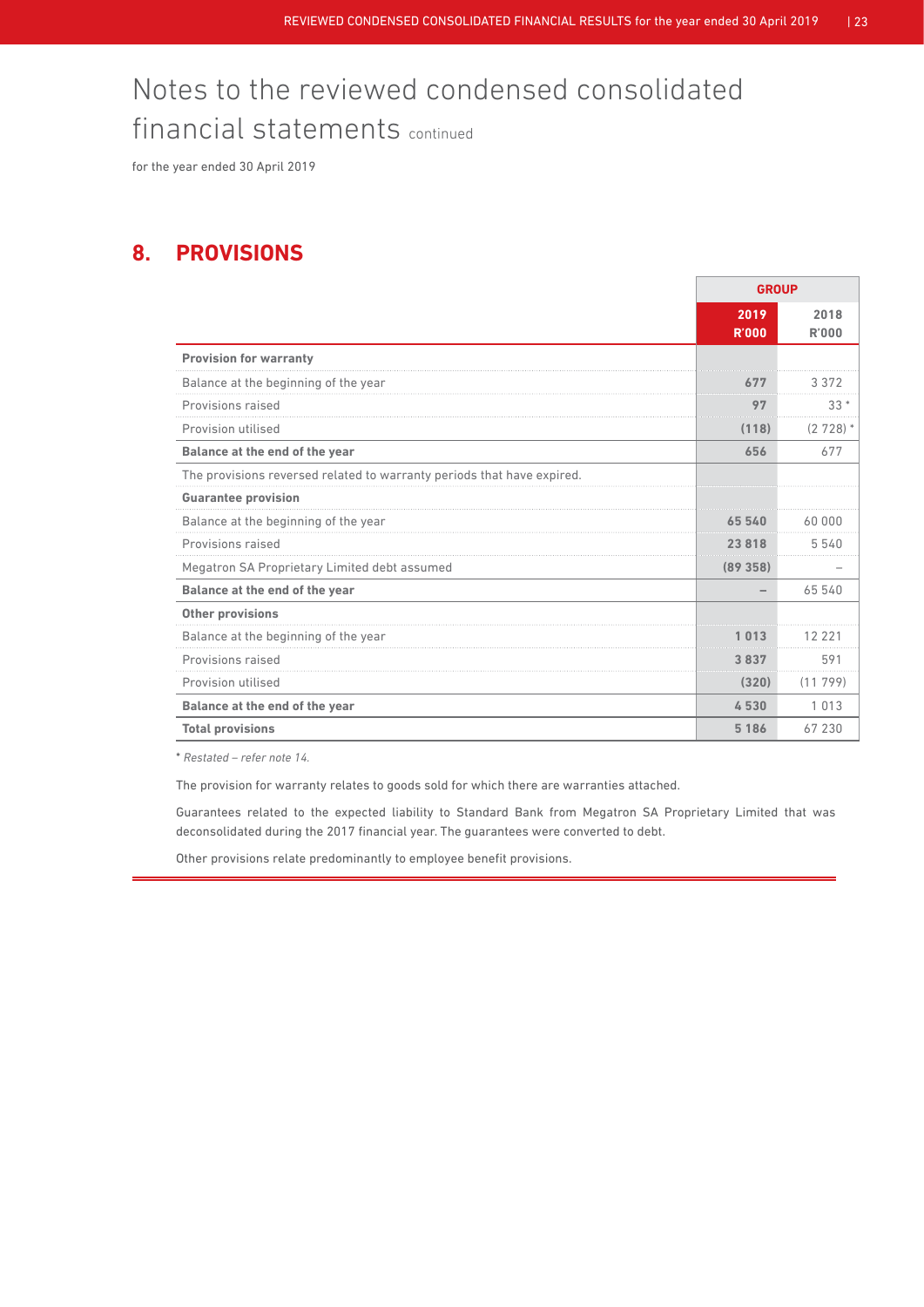for the year ended 30 April 2019

### **9. COMMITMENTS**

|                                                    | <b>GROUP</b>         |               |
|----------------------------------------------------|----------------------|---------------|
|                                                    | 2019<br><b>R'000</b> | 2018<br>R'000 |
| <b>Operating lease commitments</b>                 |                      |               |
| Computer and office equipment                      | 1855                 |               |
| Premises                                           | 34 004               | 36 087        |
|                                                    | 35 859               | 36 087        |
| These commitments accrue in the following periods: |                      |               |
| - Due within one year                              | 23 2N9               |               |
| - Due within year two to five years                | 12650                |               |
| - Due after five years                             |                      | 176           |
|                                                    | 35859                | 36.087        |

### **10. ANALYSIS OF ASSETS AND LIABILITIES BY FINANCIAL INSTRUMENT CLASSIFICATION**

|                                     | <b>Amortised</b><br>cost | <b>Loans and</b><br>receivables | <b>Financial liabilities</b><br>at amortised cost |                      | <b>Total</b>         |                      |
|-------------------------------------|--------------------------|---------------------------------|---------------------------------------------------|----------------------|----------------------|----------------------|
|                                     | 2019<br><b>R'000</b>     | 2018<br>R'000                   | 2019<br><b>R'000</b>                              | 2018<br><b>R'000</b> | 2019<br><b>R'000</b> | 2018<br><b>R'000</b> |
| <b>GROUP</b>                        |                          |                                 |                                                   |                      |                      |                      |
| <b>Current assets</b>               | 206 918                  | 248 656                         |                                                   |                      | 206 918              | 248 656              |
| Trade and other receivables         | 161 537                  | 227864                          |                                                   |                      | 161 537              | 227 864              |
| Bank and cash balances              | 45 381                   | 20792                           |                                                   |                      | 45 381               | 20 792               |
| <b>Total assets</b>                 | 206 918                  | 248 656                         |                                                   |                      | 206 918              | 248 656              |
| <b>Non-current liabilities</b>      |                          |                                 | 148 300                                           | 4847                 | 148 300              | 4847                 |
| Interest-bearing liabilities        |                          |                                 | 148 300                                           | 4847                 | 148 300              | 4847                 |
| <b>Current liabilities</b>          |                          |                                 | 204 805                                           | 355 210              | 204 805              | 355 210              |
| Interest-bearing liabilities        |                          |                                 | 9656                                              | 6804                 | 9656                 | 6804                 |
| Trade and other payables            |                          |                                 | 150 604                                           | 176860               | 150 604              | 176860               |
| Third-party loans                   |                          |                                 | 41 607                                            | 75 350               | 41 607               | 75 350               |
| <b>Bank overdrafts</b>              |                          | $\equiv$                        | 2938                                              | 96196                | 2938                 | 96 196               |
| <b>Total equity and liabilities</b> |                          |                                 | 353 105                                           | 360 057              | 353 105              | 360 057              |

No fair value hierarchy has been presented as all financial instruments are carried at amortised cost, which approximates their fair value.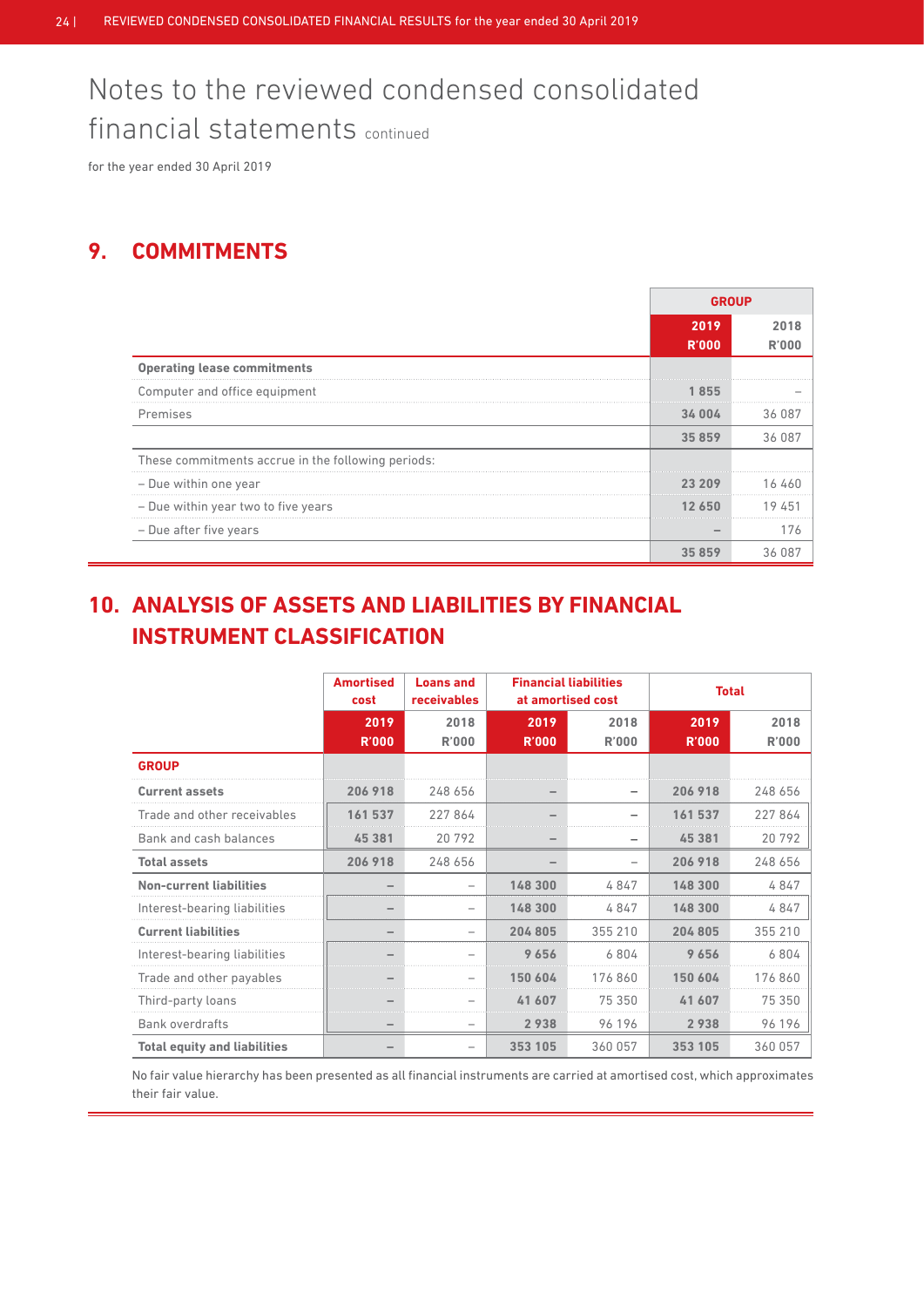for the year ended 30 April 2019

### **11. GUARANTEES AND CONTINGENT LIABILITIES**

- Unlimited suretyship given by Ellies Holdings Limited to Blue Strata Trading Proprietary Limited, a supplier, for facilities of R60 million (2018: R80 million).
- Lombard Insurance Company Limited has issued various "Performance Guarantees" and "Bid Security Guarantees" (denoted in South African Rands) as follows:

|                     | 2019<br>R'000 |  |
|---------------------|---------------|--|
| South African Rands | 8472          |  |
| Furos               |               |  |
| US Dollars          |               |  |

These "Performance Guarantees" and "Bid Security Guarantees" are expected to expire as follows:

|               | <b>GROUP</b> |              |
|---------------|--------------|--------------|
|               | 2019         | 2018         |
|               | <b>R'000</b> | <b>R'000</b> |
| 30 April 2020 | 11 537       | 8753         |

The directors do not believe any exposure to loss is likely.

|                                                                                                         | <b>GROUP</b>         |                      |
|---------------------------------------------------------------------------------------------------------|----------------------|----------------------|
|                                                                                                         | 2019<br><b>R'000</b> | 2018<br><b>R'000</b> |
| The Standard Bank of South Africa Limited has issued the following quarantees on<br>behalf of the Group | 2 2 1 5              | 2 2 1 5              |

 The Group has contingent liabilities in respect of bank and other guarantees per the above. It is not expected that any material liabilities will arise from these.

 The South African Revenue Service currently has an order against Ellies Electronics Proprietary Limited in the amount of R2,6 million relating to a dispute over customs tariff classification and the matter is currently under appeal. The amount excludes the cost order against Ellies Electronics Proprietary Limited. The Group, based on the assessment of its legal position, does not believe that the case will result in a loss.

 The two cases, Ellies Proprietary Limited versus Increspec Proprietary Limited and Ellies Proprietary Limited versus NV Properties Proprietary Limited, remain pending. Both Increspec Proprietary Limited and NV Properties Proprietary Limited have filed counter claims wherein they seek damages against Ellies Proprietary Limited in the sum of R21,5 million and R5 million, respectively. Ellies Proprietary Limited is defending the claims and, based on the assessment of its legal position, does not believe that the cases will result in a loss to the Group.

### **Beyond Platinum Proprietary Limited**

 Beyond Platinum Proprietary Limited instituted civil legal action and laid criminal charges against Ellies Electronics Proprietary Limited and certain of its directors for the alleged sale of counterfeit remote-control devices. The criminal cases against the directors have since been withdrawn. The civil claims are not quantified. The value of the risk in terms of assets is R5,1 million. During July 2019, the court delivered judgment in the civil case in favour of Ellies Electronics Proprietary Limited. Beyond Platinum Proprietary Limited then appealed the court judgment. Ellies Electronics Proprietary Limited is defending the case and, based on the assessment of its legal position, does not believe that the case will result in a loss to the Group.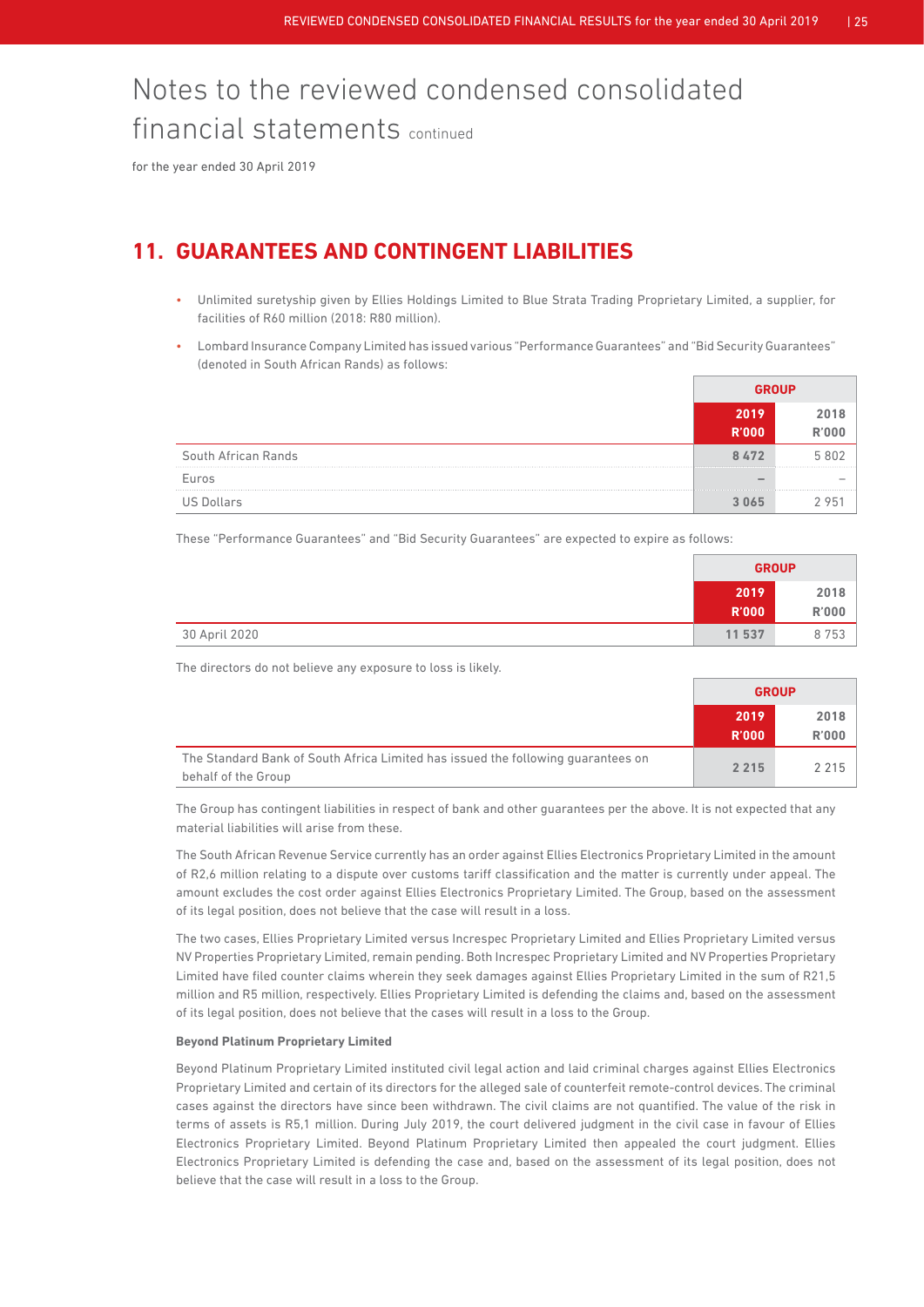for the year ended 30 April 2019

### **11. GUARANTEES AND CONTINGENT LIABILITIES** continued

### **Super Group Limited**

 Super Group Limited instituted legal action against Ellies Electronics Proprietary Limited relating to performance and cancellation of contract and loss of profits. The total amount claimed is R42,0 million. Ellies Electronics Proprietary Limited is defending the claims and, based on the assessment of its legal position, does not believe that the case will result in a loss to the Group.

### **12. IMPACT OF FIRST-TIME ADOPTION OF IFRS 9 AND IFRS 15**

#### **IFRS 9 – Financial Instruments**

 IFRS 9 replaces IAS 39 – *Financial Instruments: Recognition and Measurement.* It makes major changes to the previous guidance on the classification and measurement of financial assets and introduces an 'expected credit loss' model for the impairment of financial assets.

 As a result of the adoption of IFRS 9, the Group has adopted consequential amendments to IAS 1 – *Presentation of Financial Statements,* which require impairment of financial assets to be presented in a separate line item in the statement of profit or loss and other comprehensive income. Previously, the Group's approach was to include the impairment of trade receivables in other expenses.

 The following table summarises the impact, net of tax, of the transition to IFRS 9 on the opening balance of retained earnings:

| <b>Retained earnings</b>                           |  |
|----------------------------------------------------|--|
| Recognition of expected credit losses under IFRS 9 |  |
| Related deferred tax                               |  |
| Impact at 1 May 2018                               |  |

#### **Classification and measurement of financial assets and financial liabilities**

 IFRS 9 contains three principal classification categories for financial assets: measured at amortised cost, fair value through other comprehensive income and fair value through profit or loss. The classification of financial assets under IFRS 9 is generally based on the business model in which a financial asset is managed and its contractual cash flow characteristics. IFRS 9 eliminates the previous IAS 39 categories of held to maturity, loans and receivables and available for sale.

 IFRS 9 largely retains the existing requirements in IAS 39 for the classification and measurement of financial liabilities. The adoption of IFRS 9 has not had a significant effect on the Group's accounting policies related to financial liabilities.

 The following table and the accompanying notes below explain the original measurement categories under IAS 39 and the new measurement categories under IFRS 9 for each class of the Group's financial assets and financial liabilities as at 1 May 2018.

 The effect of adopting IFRS 9 on the carrying amounts of financial assets at 1 May 2018 relates solely to the new impairment requirements.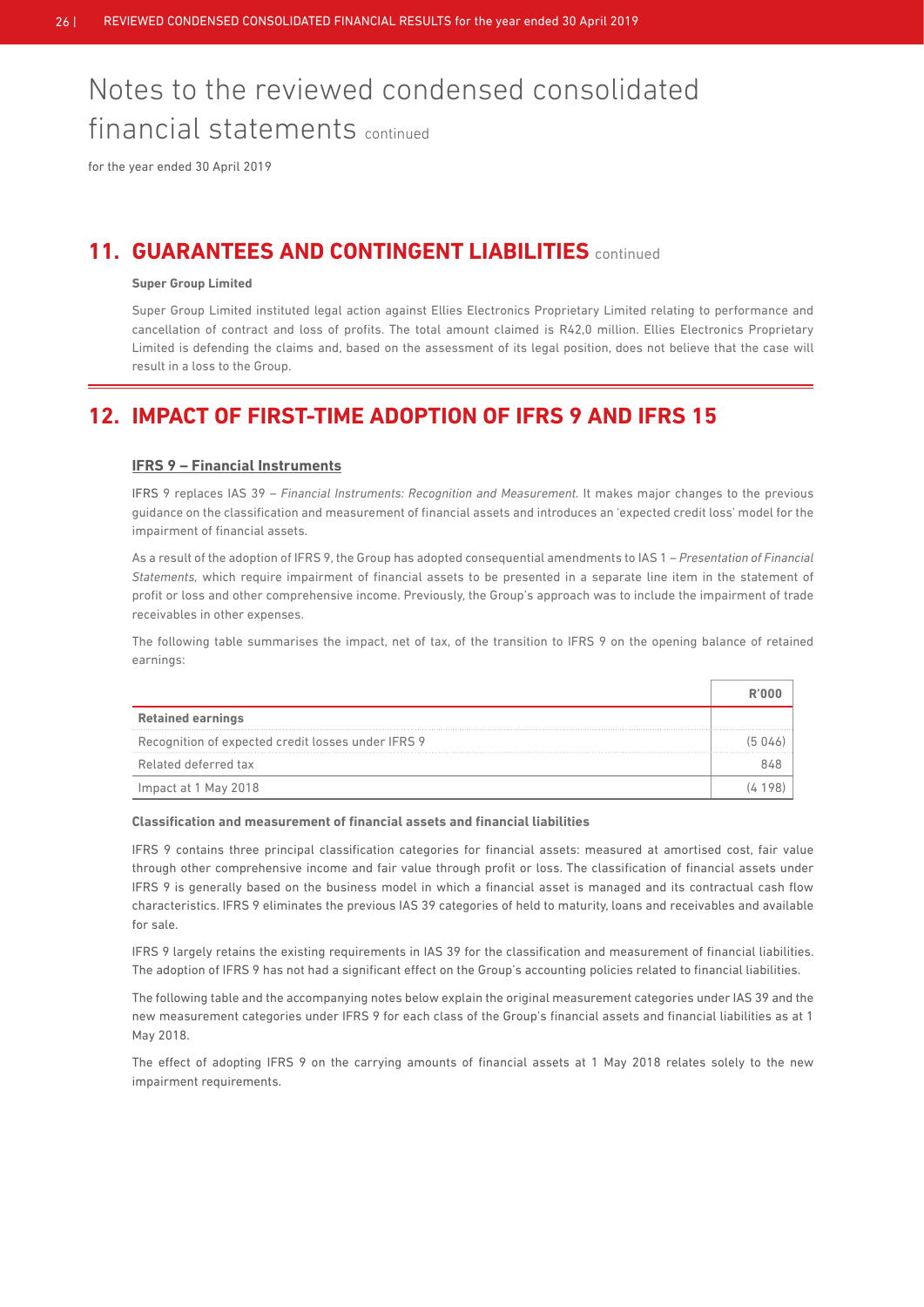for the year ended 30 April 2019

### **12. IMPACT OF FIRST-TIME ADOPTION OF IFRS 9 AND IFRS 15** continued

|                                                     | Original classification<br>under IAS 39 | New classification<br>under IFRS 9 | Original<br>classification<br>under IAS 39<br>R'000 | <b>New</b><br>classification<br>under IFRS 9<br>R'000 |
|-----------------------------------------------------|-----------------------------------------|------------------------------------|-----------------------------------------------------|-------------------------------------------------------|
| <b>Financial assets</b>                             |                                         |                                    |                                                     |                                                       |
| Trade and other receivables   Loans and receivables |                                         | Amortised cost                     | 221 840                                             | 216 794                                               |
| Cash and cash equivalents                           | Loans and receivables                   | Amortised cost                     | 20.792                                              | 20 792                                                |
| <b>Financial liabilities</b>                        |                                         |                                    |                                                     |                                                       |
| Interest-bearing liabilities                        | Amortised cost                          | Amortised cost                     | 11 651                                              | 11 651                                                |
| Third-party loans                                   | Amortised cost                          | Amortised cost                     | 75350                                               | 75 350                                                |
| Trade payables                                      | Amortised cost                          | Amortised cost                     | 200 300                                             | 200 300                                               |
| <b>Bank overdrafts</b>                              | Amortised cost                          | Amortised cost                     | 96 196                                              | 96196                                                 |

 Trade and other receivables that were classified as loans and receivables under IAS 39 are now classified at amortised cost. An increase of R5,0 million in the allowance for impairment over these receivables was recognised in opening retained earnings at 1 May 2018 on transition to IFRS 9.

 The following table reconciles the carrying amounts of financial assets under IAS 39 to the carrying amounts under IFRS 9 on transition to IFRS 9 on 1 May 2018.

|                                          | <b>IAS 39</b><br>carrying<br>amount at<br>30 April 2018<br>R'000 | Change | amoun<br>l Mav |
|------------------------------------------|------------------------------------------------------------------|--------|----------------|
| <b>Financial assets</b>                  |                                                                  |        |                |
| Trade and other receivables              |                                                                  |        |                |
| - Brought forward: loans and receivables | 221840                                                           |        |                |
| - First-time adoption of IFRS 9          |                                                                  | (5046) |                |
| - Carried forward: amortised cost        |                                                                  |        |                |

#### **Impairment of financial assets**

 IFRS 9 replaces the 'incurred loss' model in IAS 39 with an 'expected credit loss' model. The new impairment model applies to financial assets measured at amortised cost. Under IFRS 9, credit losses are recognised earlier than under IAS 39.

 For assets in the scope of the IFRS 9 impairment model, impairment losses are generally expected to increase and become more volatile. The Group has determined that the application of IFRS 9's impairment requirements at 1 May 2018 results in an additional allowance for impairment as follows:

| Loss allowance at 30 April 2018 under IAS 39      |  |
|---------------------------------------------------|--|
| Additional impairment recognised at 1 May 2018 on |  |
| - Trade and other receivables                     |  |
| Loss allowance at 1 May 2018 under IFRS 9         |  |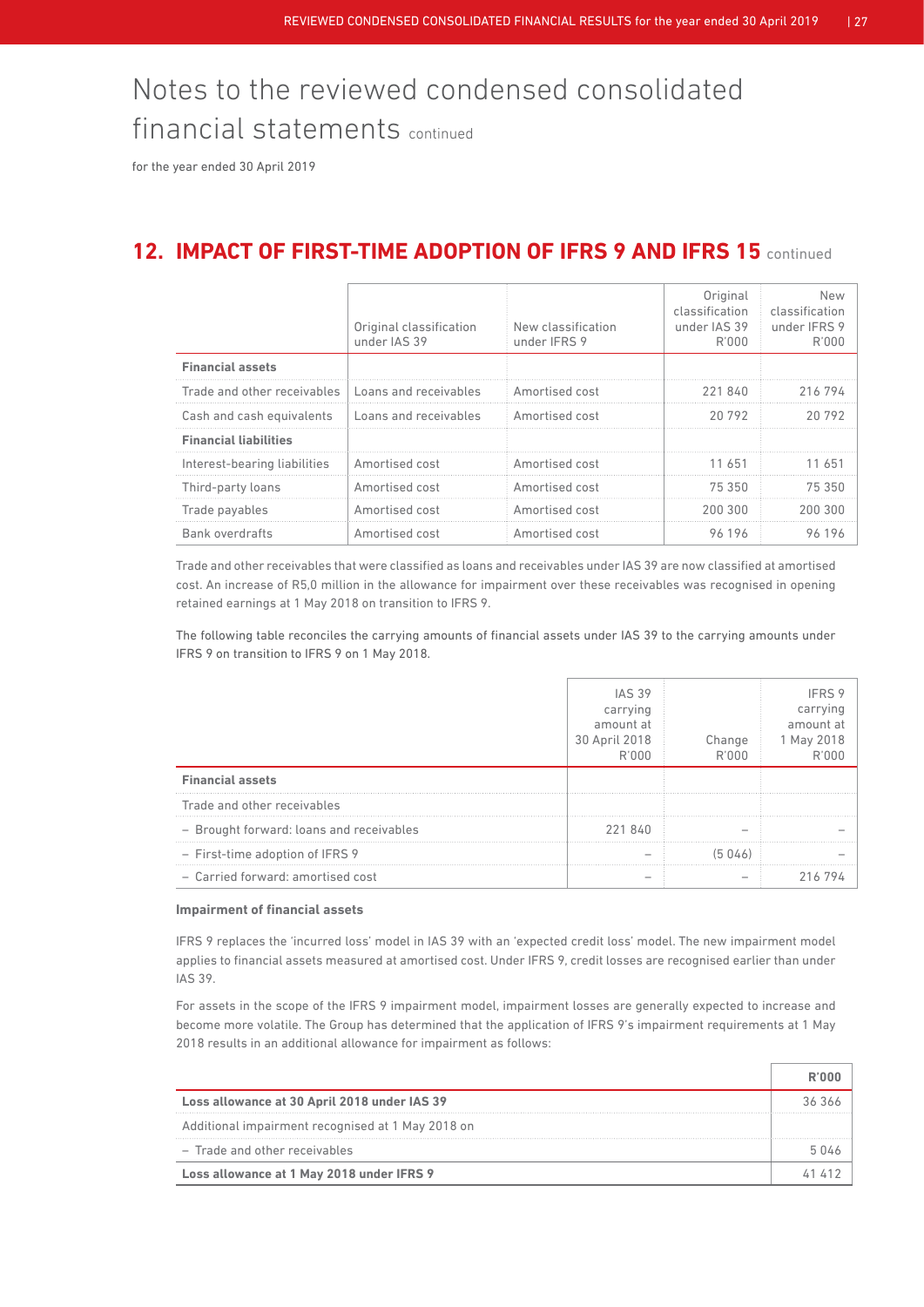for the year ended 30 April 2019

### **12. IMPACT OF FIRST-TIME ADOPTION OF IFRS 9 AND IFRS 15** continued

#### **Transition**

Changes in accounting policies resulting from the adoption of IFRS 9 have been applied retrospectively.

 When adopting IFRS 9, the Group has applied transitional relief and opted not to restate prior periods. Differences in the carrying amounts of financial assets and financial liabilities resulting from the adoption of IFRS 9 are recognised in retained earnings and reserves as at 1 May 2018. Accordingly, the information presented for 2018 does not generally reflect the requirements of IFRS 9, but rather those of IAS 39.

#### **IFRS 15 – Revenue from Contracts with Customers**

 IFRS 15 establishes a comprehensive framework for determining whether, how much and when revenue is recognised. It replaced IAS 18 – *Revenue*, IAS 11 – *Construction Contracts* and related interpretations. Under IFRS 15, revenue is recognised when a customer obtains control of the goods or services. Determining the timing of the transfer of control – at a point in time or over time – requires judgement.

 The Group has adopted IFRS 15 using the cumulative effect method (without practical expedients), with the effect of initially applying this standard recognised at the date of initial application (i.e. 1 May 2018). Accordingly, the information presented for 2018 has not been restated – i.e. it is presented, as previously reported, under IAS 18, IAS 11 and related interpretations. Additionally, the disclosure requirements in IFRS 15 have not generally been applied to comparative information.

### **13. IFRS 16 – NOT YET ADOPTED**

### **IFRS 16 – Leases**

 The Group is required to adopt IFRS 16 – *Leases* from 1 May 2019. The Group has assessed the estimated impact that initial application of IFRS 16 will have on its consolidated financial statements, as described below. The actual impacts of adopting the standard on 1 May 2019 may change because:

 IFRS 16 introduces a single, on-balance sheet lease accounting model for lessees. A lessee recognises a right-ofuse asset representing its right to use the underlying asset and a lease liability representing its obligation to make lease payments. There are recognition exemptions for short-term leases and leases of low-value items.

 IFRS 16 replaces existing leases guidance, including IAS 17 - *Leases*, IFRIC 4 – *Determining whether an Arrangement contains a Lease*, SIC-15 – *Operating Leases – Incentives* and SIC-27 – *Evaluating the Substance of Transactions Involving the Legal Form of a Lease.*

#### **Leases in which the Group is a lessee**

 The Group will recognise new assets and liabilities for its operating leases of warehouse, factory facilities and equipment. The nature of expenses related to those leases will now change because the Group will recognise a depreciation charge for right-of-use assets and interest expense on lease liabilities.

 Previously, the Group recognised operating lease expense on a straight-line basis over the term of the lease by applying lease smoothing, and recognised assets and liabilities only to the extent that there was a timing difference between actual lease payments and the expense recognised.

In addition, the Group will no longer recognise provisions for operating leases that it assesses to be onerous. Instead, the Group will include the payments due under the lease in its lease liability.

 Based on the information currently available, the Group estimates that it will recognise additional lease liabilities of R27,8 million together with right of use assets as well as reversing the lease smoothing reserve as at 1 May 2019.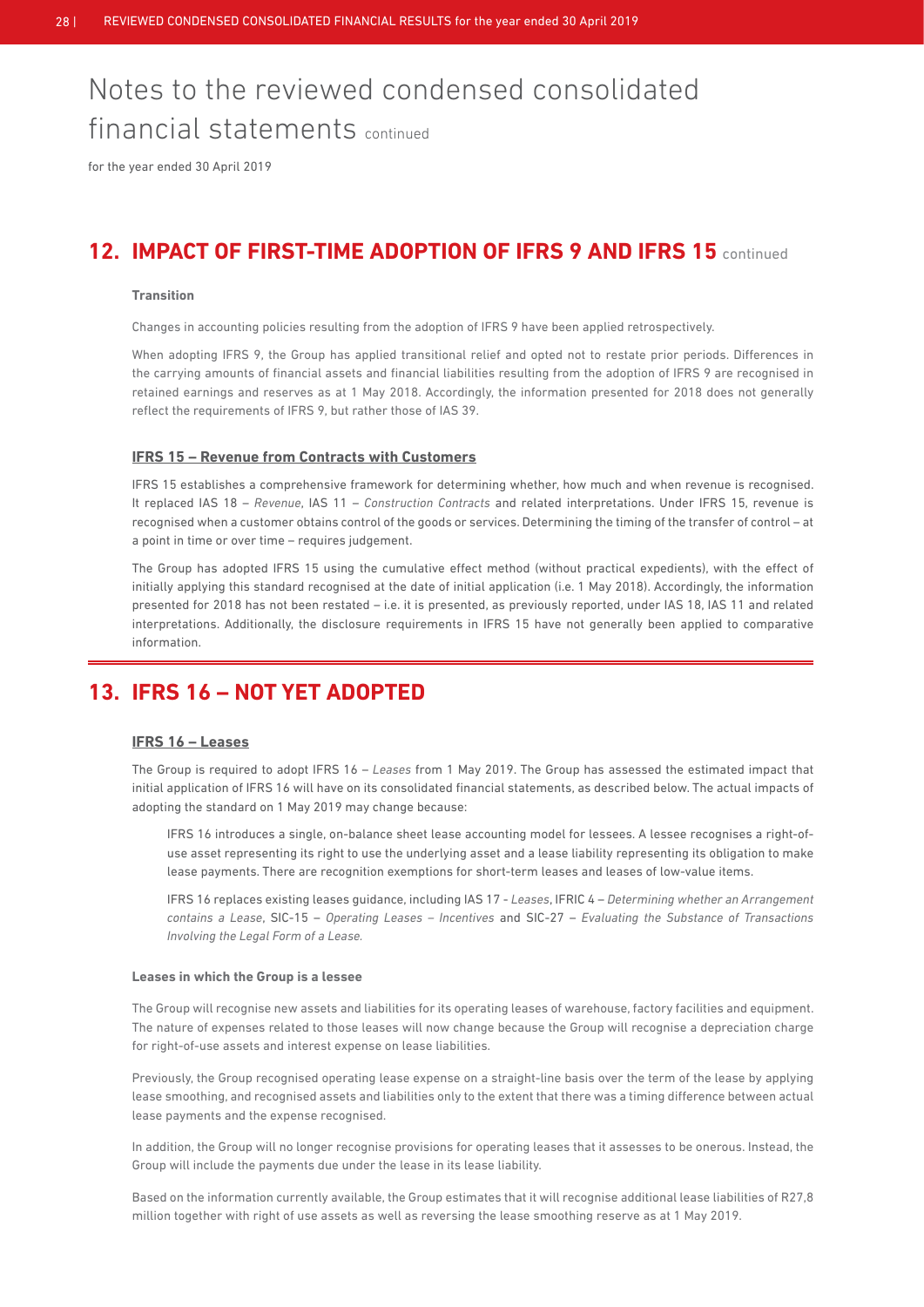for the year ended 30 April 2019

### **13. IFRS 16 – NOT YET ADOPTED** continued

### **Transition**

 The Group plans to apply IFRS 16 initially on 1 May 2019, using the modified retrospective approach. Therefore, the cumulative effect of adopting IFRS 16 will be recognised as an adjustment to the opening balance of retained earnings at 1 May 2019, with no restatement of comparative information.

 The Group plans to apply the practical expedient to grandfather the definition of a lease on transition. This means that it will apply IFRS 16 to all contracts entered into before 1 May 2019 and identified as leases in accordance with IAS 17 and IFRIC 4.

### **14. PRIOR PERIOD ERRORS**

### **Revenue and cost of sales**

 During 2019, the Group discovered that rebates received on the purchase of goods were incorrectly classified as revenue instead of cost of sales. The error has been corrected by restating each of the affected financial statement line items for prior periods. The following tables summarise the impacts on the Group's consolidated financial statements.

| <b>Consolidated statement of profit or loss and</b><br>other comprehensive income | As previously<br>reported<br>R'000 | Adjustment<br>R'000 | As restated<br>R'000 |
|-----------------------------------------------------------------------------------|------------------------------------|---------------------|----------------------|
| Revenue                                                                           | 1 418 324                          | (46494)             | 1 371 830            |
| Cost of sales                                                                     | (1015195)                          | 46 494              | (968701)             |

#### **Warranty provision**

 During 2019, the Group identified that movements in an internal inventory costing provision were incorrectly included as movements under the warranty provision. The error has been corrected by restating each of the affected disclosure line items for prior periods. The following table summarises the impact on the Group's consolidated financial statements.

|                                      | As pre<br>reported | ustment :<br>B'NNN | As restated |
|--------------------------------------|--------------------|--------------------|-------------|
| <b>Provision for warranty</b>        |                    |                    |             |
| Balance at the beginning of the year | 3372               |                    |             |
| Provisions raised                    | 22749              | .22716             |             |
| Provision utilised                   |                    | 22 716             |             |
| Balance at the end of the year       |                    |                    |             |

### **October 2018 interim results**

 The interim financial results for the six months ended 31 October 2018 included R69,8 million in respect of a profit on the discontinued operation of Botjheng Water Proprietary Limited. It was expected by the then Board of Directors that Bothjeng Water Proprietary Limited would be liquidated and deregistered by year-end. Due to changes at the executive level, the liquidation and deregistration were not concluded . The new Board, appointed in April 2019, reviewed the decision and concluded it was premature to deconsolidate Botjheng Water Proprietary Limited and reversed the decision. This resulted in the R75 million profit from the deconsolidation of Botjheng Water Proprietary Limited, which was included in the interim results, not being included in the year-end results.

#### **Impact**

 There is no impact on the Group's profit, basic or diluted earnings per share and no impact on the total operating, investing or financing cash flows for the year ended 30 April 2018.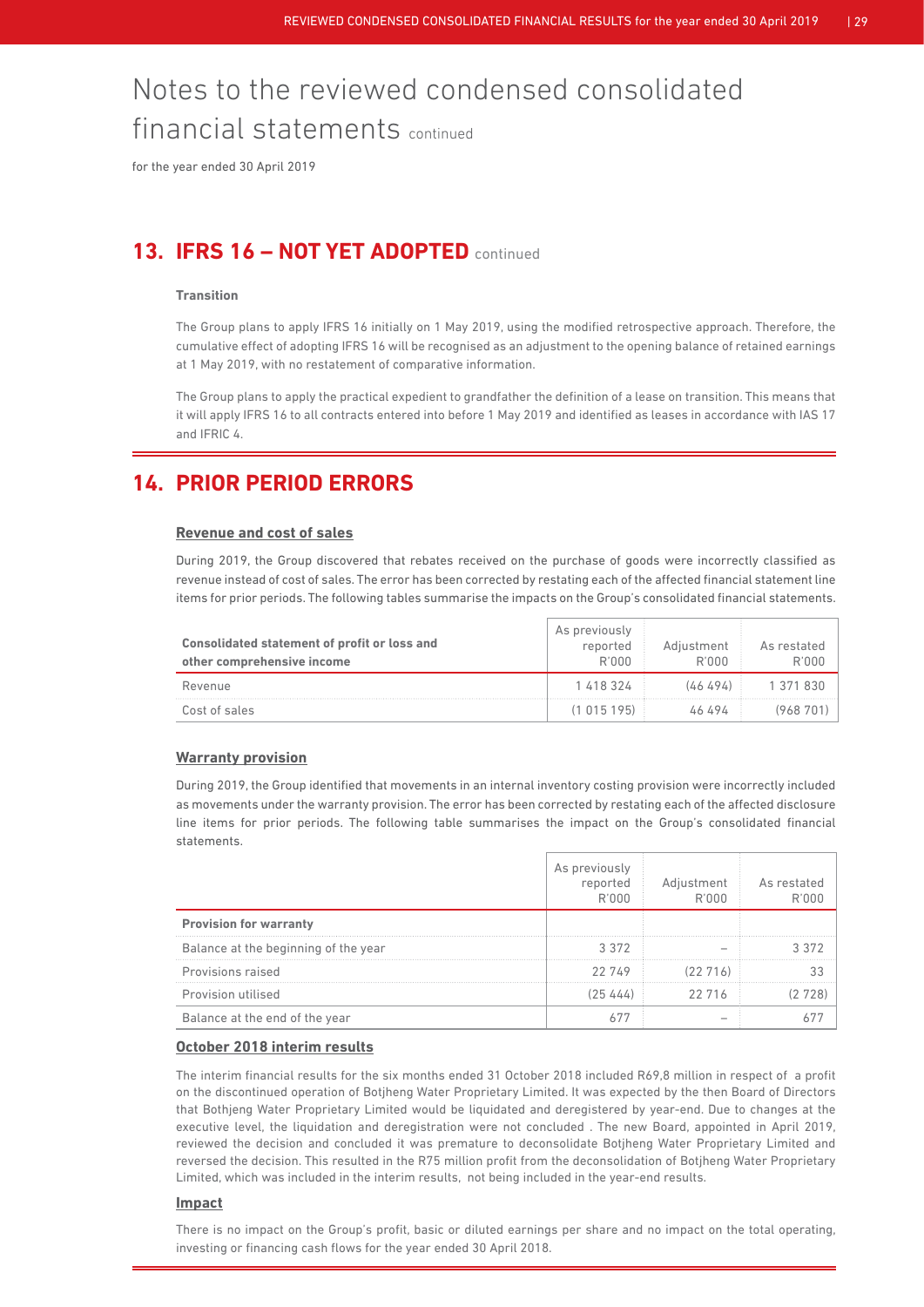for the year ended 30 April 2019

### **15. EVENTS AFTER THE REPORTING DATE**

### **General meeting**

At the General Meeting held on 27 May 2019, the following resolutions were passed by shareholders:

- Ratification of the appointment of the directors by the Board of Directors on 4 April 2019, as follows:
	- Appointment of Messrs Timothy Fearnhead, Francois Olivier and Edward Raff as independent non-executive directors and Mr Timothy Fearnhead as Chairperson of the Board;
	- Re-appointment of the CEO, Dr Shaun Prithivirajh as an executive director; and
	- Appointment of the CFO, Mr Chris Booyens as an executive director;
- The appointment of the members of the Audit and Risk Committee, being Messrs Edward Raff (Chairperson), Martin Kuscus and Francois Olivier; and
- The remuneration of the non-executive directors for a two-year period.

### **Beyond Platinum Proprietary Limited**

 During July 2019, the court handed down judgment in the civil case in favour or Ellies Electronics Proprietary Limited. Beyond Platinum Proprietary Limited appealed the judgment. Refer to note 11.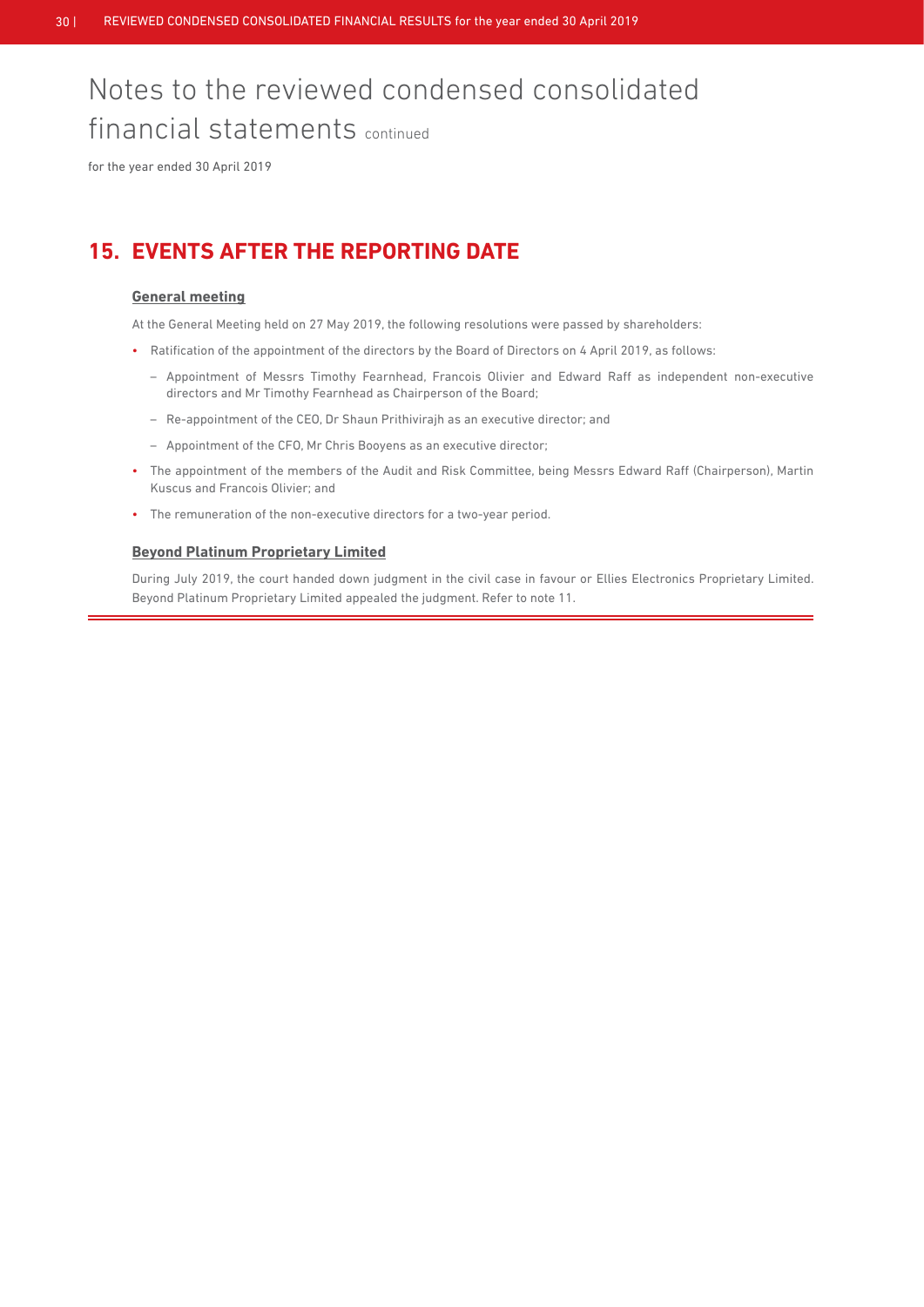for the year ended 30 April 2019

For and on behalf of the Board

### **Dr Shaun Prithivirajh Chris Booyens**

CEO CEO CONTENTA E A CONSTANTINO DE CONSTANTE E A CONSTANTE E A CONSTANTE E CONSTANTE E CONSTANTE E CONTENER A

5 August 2019

### ELLIES HOLDINGS LIMITED

Incorporated in the Republic of South Africa Registration number: 2007/007084/06 JSE share code: ELI ISIN: ZAE000103081 ("Ellies") or ("the Company") or ("the Group")

#### **Directors:**

Messrs Timothy Fearnhead (Chairperson)\*, Dr Shaun Prithivirajh (CEO), Chris Booyens (CFO), Martin Kuscus\*, Francois Olivier\*, Edward Raff\*, Elliot Salkow#

\* *Independent non-executive* # *Non-executive*

#### **Preparer:**

Prepared by Mr Jayme Burgers (CA(SA)), Group Financial Accountant, under the supervision of Mr Chris Booyens (CA(SA)), Financial Director and CFO

**Company Secretary:** Ms Lindie Lankalebalelo

#### **Registered office:**

94 Eloff Street Ext, Village Deep, Johannesburg, 2001

(PO Box 57076, Springfield, 2137)

**Auditors:** BDO South Africa Inc, Wanderers Office Park, 52 Corlett Dr, Illovo, 2196

**Sponsor:** Java Capital, 2nd Floor, 6A Sandown Valley Crescent, Sandton, 2196

**Transfer secretaries:** Computershare Investor Services Proprietary Limited

**www.elliesholdings.com**